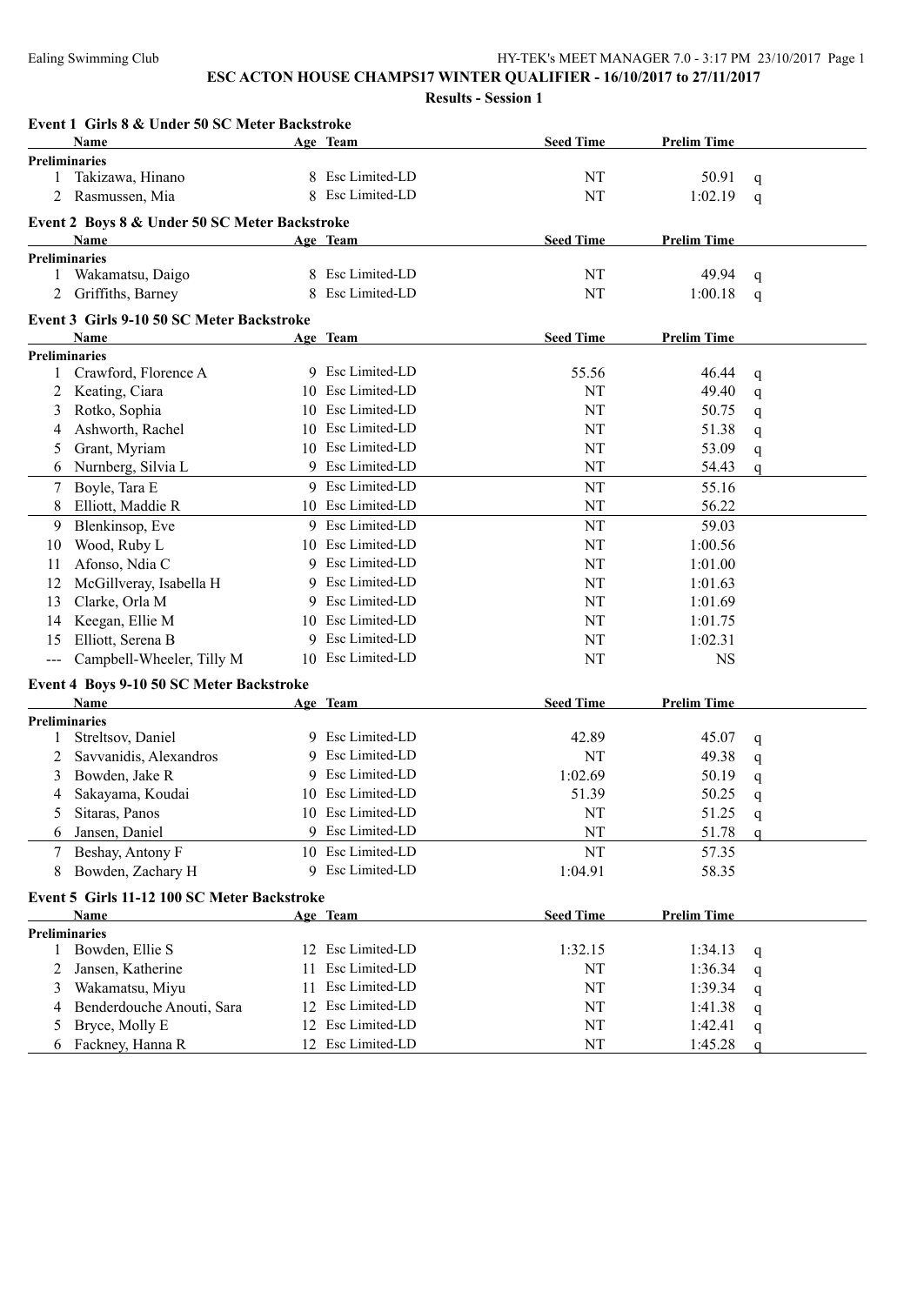**Results - Session 1**

#### **Preliminaries ... (Event 5 Girls 11-12 100 SC Meter Backstroke)**

|                   | Name                                               |    | Age Team          | <b>Seed Time</b> | <b>Prelim Time</b> |              |
|-------------------|----------------------------------------------------|----|-------------------|------------------|--------------------|--------------|
|                   | 7 Nurnberg, Elena S                                |    | 12 Esc Limited-LD | NT               | 1:45.75            |              |
| 8                 | Pollock, Flora J                                   | 11 | Esc Limited-LD    | NT               | 1:46.69            |              |
| 9                 | Yamasaki, Airi                                     | 11 | Esc Limited-LD    | NT               | 1:48.37            |              |
| 10                | Macyte, Esmile                                     |    | 12 Esc Limited-LD | NT               | 1:49.00            |              |
| 11                | McDonagh, Milly G                                  |    | 12 Esc Limited-LD | NT               | 1:51.72            |              |
| 12                | Hunter, Lilly-Mae L                                | 11 | Esc Limited-LD    | NT               | 1:57.66            |              |
| 13                | Mehmedbasic, Luna                                  | 11 | Esc Limited-LD    | NT               | 1:58.28            |              |
| 14                | Warrillow, Isabella F                              |    | 12 Esc Limited-LD | NT               | 2:00.56            |              |
| 15                | Quickenden, Eloise G                               | 11 | Esc Limited-LD    | NT               | 2:00.59            |              |
| 16                | Malley, Ilayda L                                   | 11 | Esc Limited-LD    | NT               | 2:01.57            |              |
| 17                | Feo-Isaac, Eden                                    | 11 | Esc Limited-LD    | NT               | 2:01.66            |              |
| 18                | Gibney, Lile Marie M                               | 11 | Esc Limited-LD    | NT               | 2:08.35            |              |
| 19                | Wiseman, Amaia                                     | 11 | Esc Limited-LD    | NT               | 2:12.16            |              |
| 20                | Woldehiwot, Salem Y                                | 12 | Esc Limited-LD    | NT               | 2:32.09            |              |
| $---$             | Matsuno, Riko                                      |    | 11 Esc Limited-LD | NT               | <b>NS</b>          |              |
|                   |                                                    |    |                   |                  |                    |              |
|                   | Event 6 Boys 11-12 100 SC Meter Backstroke<br>Name |    |                   | <b>Seed Time</b> | <b>Prelim Time</b> |              |
|                   | <b>Preliminaries</b>                               |    | Age Team          |                  |                    |              |
| 1                 | Mehmedbasic, Deni                                  |    | 12 Esc Limited-LD | NT               | 1:34.75            | q            |
| 2                 | Bielak, Max P                                      | 11 | Esc Limited-LD    | NT               | 1:38.25            | $\mathsf{q}$ |
| 3                 | Krasnodebski, Adam                                 |    | 12 Esc Limited-LD | NT               | 1:41.40            | q            |
| 4                 | Rasmussen, Lucas                                   |    | 12 Esc Limited-LD | NT               | 1:42.09            | q            |
| 5                 | Verroiotis, Panos                                  |    | 12 Esc Limited-LD | NT               | 1:45.38            | q            |
| 6                 | Tikhonov, Lev                                      |    | 11 Esc Limited-LD | NT               | 1:47.75            | q            |
| 7                 | Bhatia, Sai                                        |    | 11 Esc Limited-LD | NT               | 1:49.57            |              |
| 8                 | Greenfield, James                                  | 11 | Esc Limited-LD    | NT               | 1:49.91            |              |
| 9                 | Demetre, Max                                       |    | 12 Esc Limited-LD | NT               | 1:51.94            |              |
| 10                | Greenfield, William                                | 11 | Esc Limited-LD    | NT               | 1:55.38            |              |
| 11                | Carroll, Henry R                                   | 11 | Esc Limited-LD    | NT               | 2:01.81            |              |
| 12                | Manners, Alfie                                     | 11 | Esc Limited-LD    | NT               | 2:07.94            |              |
| 13                | Macaraig, Ervin                                    |    | 12 Esc Limited-LD | NT               | 2:26.16            |              |
|                   |                                                    |    |                   |                  |                    |              |
|                   | Event 7 Girls 13-14 200 SC Meter Backstroke        |    |                   |                  |                    |              |
|                   | <b>Name</b>                                        |    | Age Team          | <b>Seed Time</b> | <b>Prelim Time</b> |              |
|                   | <b>Preliminaries</b><br>1 Macmenamin, Sophie       |    | 14 Esc Limited-LD | NT               | 3:00.23            |              |
|                   | 2 Beetham, Gwen                                    |    | 13 Esc Limited-LD | 3:05.91          | 3:09.74            | q            |
|                   | Beben, Nicola                                      |    | 14 Esc Limited-LD |                  |                    | $\mathbf q$  |
| 3                 | Biabala, Zuzanna                                   | 14 | Esc Limited-LD    | NT<br>NT         | 3:10.47<br>3:15.56 | q            |
| 4                 | Macaraig, Karen C                                  | 13 | Esc Limited-LD    |                  |                    | q            |
| 5                 |                                                    |    | 14 Esc Limited-LD | NT<br>NT         | 3:16.53            | q            |
| 6                 | Niarchou, Olga                                     |    | Esc Limited-LD    |                  | 3:17.16            | q            |
| 7                 | Krasnodebska, Maria V                              | 14 | Esc Limited-LD    | NT               | 3:24.66            |              |
| 8                 | Kynaston, Eva L                                    | 13 |                   | NT               | 3:26.90            |              |
| 9                 | Hodgson, Nellie                                    | 14 | Esc Limited-LD    | 3:10.10          | 3:29.15            |              |
| 10                | Thakore, Anaiya                                    | 14 | Esc Limited-LD    | NT               | 3:30.00            |              |
| 11                | Psarri, Konstantina                                | 14 | Esc Limited-LD    | NT               | 3:34.75            |              |
| 12                | Savvanidis, Danae                                  | 14 | Esc Limited-LD    | NT               | 3:40.87            |              |
| 13                | Streltsova, Sofia                                  |    | 14 Esc Limited-LD | NT               | 3:42.72            |              |
| $\qquad \qquad -$ | Egelie, Francine                                   |    | 14 Esc Limited-LD | NT               | X3:05.75           |              |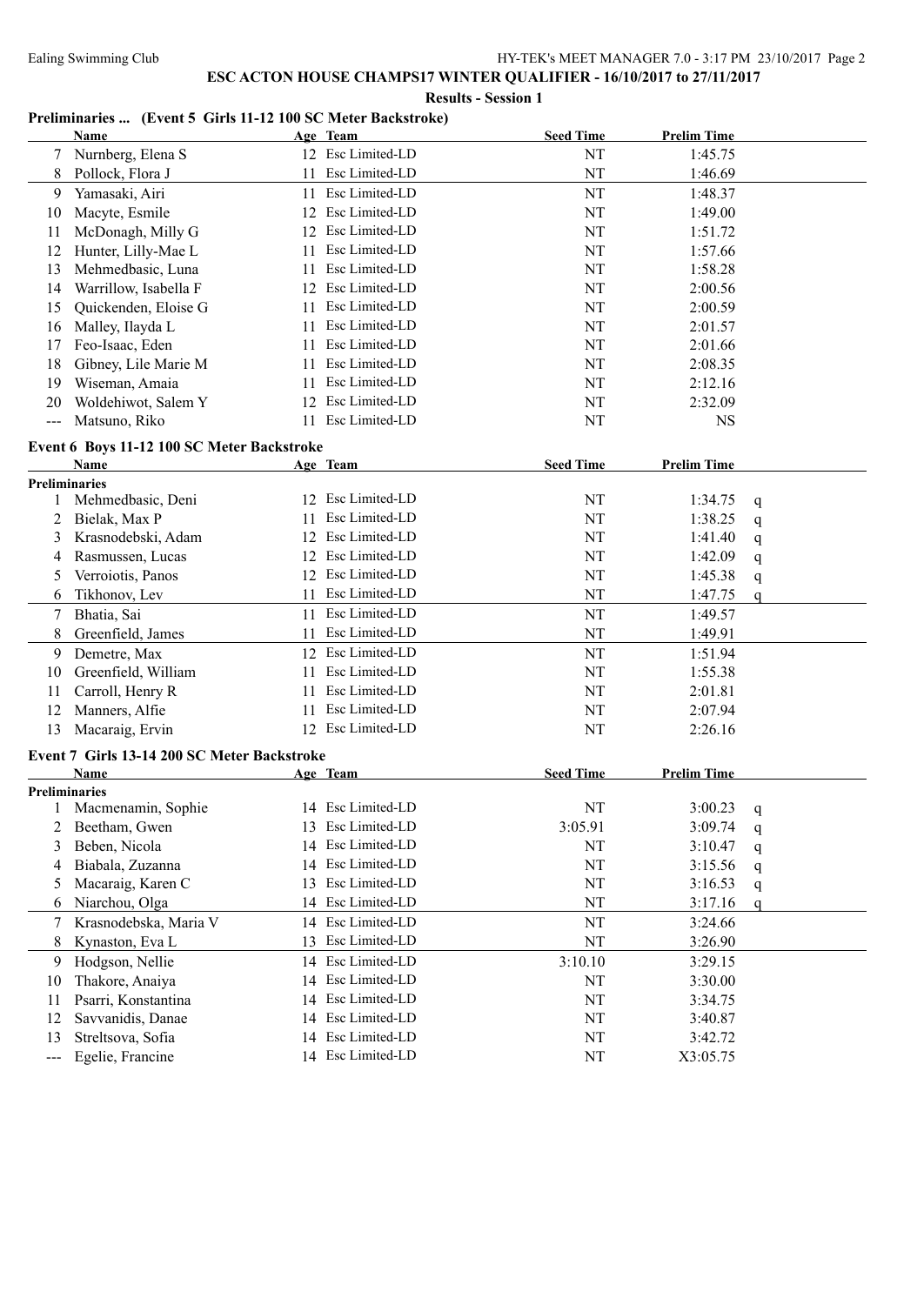#### **Results - Session 1**

## **Preliminaries ... (Event 7 Girls 13-14 200 SC Meter Backstroke)**

|                                          | Name                                            |    | Age Team          | <b>Seed Time</b> | <b>Prelim Time</b> |              |
|------------------------------------------|-------------------------------------------------|----|-------------------|------------------|--------------------|--------------|
|                                          | Couffon, Anya J                                 |    | 13 Esc Limited-LD | NT               | <b>NS</b>          |              |
|                                          | Event 8 Boys 13-14 200 SC Meter Backstroke      |    |                   |                  |                    |              |
|                                          | Name                                            |    | Age Team          | <b>Seed Time</b> | <b>Prelim Time</b> |              |
|                                          | <b>Preliminaries</b>                            |    |                   |                  |                    |              |
| 1                                        | Takizawa, Asahi                                 |    | 14 Esc Limited-LD | NT               | 2:52.18            | q            |
| 2                                        | Jones, Oscar                                    |    | 14 Esc Limited-LD | NT               | 2:59.72            | q            |
| 3                                        | Bouchenaf, Adam                                 | 13 | Esc Limited-LD    | NT               | 3:05.75            | $\mathsf{q}$ |
| *4                                       | Savoia, Luca                                    |    | 14 Esc Limited-LD | NT               | 3:07.50            | q            |
| $*_{4}$                                  | Krynski, Jacek                                  |    | 14 Esc Limited-LD | 3:18.02          | 3:07.50            | q            |
| 6                                        | Quickenden, Fraser J                            |    | 14 Esc Limited-LD | NT               | 3:09.66            | $\mathsf{q}$ |
| 7                                        | Savvanidis, Philippos                           |    | 13 Esc Limited-LD | NT               | 3:11.59            |              |
| 8                                        | Stojsavljevic, Savo                             |    | 13 Esc Limited-LD | NT               | 3:13.00            |              |
| 9                                        | De Zoysa, Joshua                                |    | 13 Esc Limited-LD | NT               | 3:18.38            |              |
| 10                                       | Vrljic, Luka                                    |    | 14 Esc Limited-LD | NT               | 3:26.40            |              |
| 11                                       | Obiamiwe, Chidi                                 |    | 14 Esc Limited-LD | NT               | 3:54.00            |              |
| $--$                                     | Sanader, Luka                                   |    | 14 Esc Limited-LD | NT               | <b>NS</b>          |              |
| $---$                                    | Stevens, Peter                                  |    | 13 Esc Limited-LD | NT               | <b>NS</b>          |              |
|                                          | Event 9 Girls 15 & Over 200 SC Meter Backstroke |    |                   |                  |                    |              |
|                                          | <b>Name</b>                                     |    | Age Team          | <b>Seed Time</b> | <b>Prelim Time</b> |              |
|                                          | <b>Preliminaries</b>                            |    |                   |                  |                    |              |
|                                          | Krynska, Agatka                                 |    | 17 Esc Limited-LD | NT               | 2:49.56            | q            |
| 2                                        | Bryce, Emily                                    |    | 16 Esc Limited-LD | 2:56.70          | 2:58.40            | q            |
|                                          | Elkholy, Habiba                                 |    | 17 Esc Limited-LD | NT               | 2:58.53            | q            |
| 4                                        | Psarri, Eirini                                  |    | 16 Esc Limited-LD | 2:57.78          | 3:05.50            | q            |
| 5                                        | Macyte, Rugile                                  |    | 15 Esc Limited-LD | NT               | 3:15.00            | q            |
| 6                                        | Gorman, Sorcha                                  |    | 18 Esc Limited-LD | NT               | 3:20.00            | q            |
|                                          | Booth, Iris                                     | 15 | Esc Limited-LD    | 3:06.02          | 3:26.50            |              |
| $\hspace{0.05cm} \ldots \hspace{0.05cm}$ | Couffon, Margaux                                |    | 16 Esc Limited-LD | NT               | <b>NS</b>          |              |
|                                          | Event 10 Boys 15 & Over 200 SC Meter Backstroke |    |                   |                  |                    |              |
|                                          | Name                                            |    | Age Team          | <b>Seed Time</b> | <b>Prelim Time</b> |              |
|                                          | <b>Preliminaries</b>                            |    |                   |                  |                    |              |
|                                          | Elkholy, Seif                                   |    | 17 Esc Limited-LD | NT               | 2:41.27            | q            |
| 2                                        | Fackney, Bailey G                               |    | 15 Esc Limited-LD | 3:10.46          | 2:52.44            | q            |
| 3                                        | Decermic, Milos                                 |    | 15 Esc Limited-LD | NT               | 3:00.00            | q            |
| 4                                        | De Zoysa, Julian                                |    | 15 Esc Limited-LD | NT               | 3:02.84            | q            |
|                                          | Madi, Wadih                                     |    | 17 Esc Limited-LD | NT               | 3:05.78            | q            |
| 6                                        | Ziniak, Alexander                               |    | 16 Esc Limited-LD | 3:15.70          | 3:05.85            | $\mathsf{q}$ |
| 7                                        | Craig, William                                  |    | 16 Esc Limited-LD | NT               | 3:15.18            |              |
| 8                                        | Szyszko, Richard                                |    | 17 Esc Limited-LD | NT               | 3:21.21            |              |
|                                          | Event 11 Girls 8 & Under 50 SC Meter Freestyle  |    |                   |                  |                    |              |
|                                          | Name                                            |    | Age Team          | <b>Seed Time</b> | <b>Prelim Time</b> |              |
|                                          | <b>Preliminaries</b>                            |    |                   |                  |                    |              |
|                                          | Takizawa, Hinano                                |    | 8 Esc Limited-LD  | NT               | 44.47              | q            |
|                                          | Rasmussen, Mia                                  |    | 8 Esc Limited-LD  | NT               | 52.96              | q            |
|                                          |                                                 |    |                   |                  |                    |              |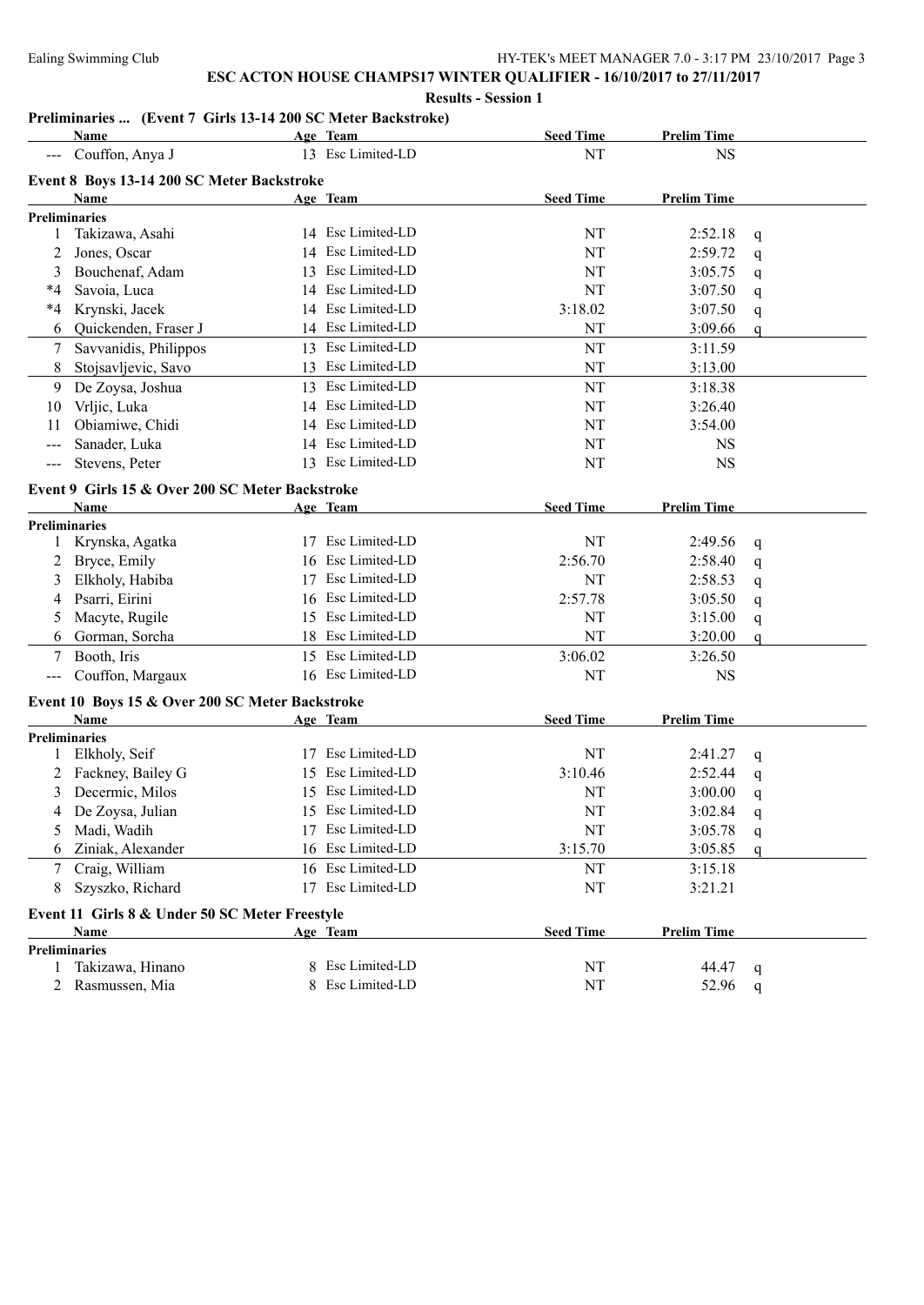|                                          | Event 12 Boys 8 & Under 50 SC Meter Freestyle    |    |                   |                  |                    |             |
|------------------------------------------|--------------------------------------------------|----|-------------------|------------------|--------------------|-------------|
|                                          | Name                                             |    | Age Team          | <b>Seed Time</b> | <b>Prelim Time</b> |             |
|                                          | <b>Preliminaries</b>                             |    |                   |                  |                    |             |
| 1                                        | Wakamatsu, Daigo                                 |    | 8 Esc Limited-LD  | NT               | 39.91              | q           |
|                                          | Griffiths, Barney                                | 8  | Esc Limited-LD    | NT               | 54.41              | q           |
|                                          | Event 13 Girls 9-10 50 SC Meter Freestyle        |    |                   |                  |                    |             |
|                                          | Name                                             |    | Age Team          | <b>Seed Time</b> | <b>Prelim Time</b> |             |
|                                          | <b>Preliminaries</b>                             |    |                   |                  |                    |             |
|                                          | 1 Crawford, Florence A                           |    | 9 Esc Limited-LD  | 42.47            | 42.94              | $\mathbf q$ |
| 2                                        | Keating, Ciara                                   |    | 10 Esc Limited-LD | 47.58            | 44.50              | $\mathbf q$ |
| 3                                        | Blenkinsop, Eve                                  |    | 9 Esc Limited-LD  | NT               | 46.76              | $\mathbf q$ |
| 4                                        | Rotko, Sophia                                    | 10 | Esc Limited-LD    | NT               | 48.44              | $\mathbf q$ |
| 5                                        | Wood, Ruby L                                     |    | 10 Esc Limited-LD | NT               | 49.38              | q           |
| 6                                        | Grant, Myriam                                    |    | 10 Esc Limited-LD | NT               | 49.60              | q           |
| 7                                        | Elliott, Maddie R                                |    | 10 Esc Limited-LD | NT               | 50.16              |             |
| 8                                        | Nurnberg, Silvia L                               |    | 9 Esc Limited-LD  | NT               | 52.59              |             |
| 9                                        | McGillveray, Isabella H                          |    | 9 Esc Limited-LD  | NT               | 53.87              |             |
| 10                                       | Keegan, Ellie M                                  |    | 10 Esc Limited-LD | NT               | 54.75              |             |
| 11                                       | Elliott, Serena B                                |    | 9 Esc Limited-LD  | NT               | 56.13              |             |
| 12                                       | Ashworth, Rachel                                 |    | 10 Esc Limited-LD | NT               | 56.18              |             |
| 13                                       | Clarke, Orla M                                   |    | 9 Esc Limited-LD  | NT               | 56.97              |             |
| 14                                       | Boyle, Tara E                                    |    | 9 Esc Limited-LD  | NT               | 57.50              |             |
| 15                                       | Afonso, Ndia C                                   | 9  | Esc Limited-LD    | NT               | 1:01.00            |             |
| $\hspace{0.05cm} \ldots \hspace{0.05cm}$ | Campbell-Wheeler, Tilly M                        |    | 10 Esc Limited-LD | NT               | <b>NS</b>          |             |
|                                          |                                                  |    |                   |                  |                    |             |
|                                          | Event 14 Boys 9-10 50 SC Meter Freestyle<br>Name |    | Age Team          | <b>Seed Time</b> | <b>Prelim Time</b> |             |
|                                          |                                                  |    |                   |                  |                    |             |
|                                          |                                                  |    |                   |                  |                    |             |
|                                          | <b>Preliminaries</b>                             |    |                   |                  |                    |             |
| 1                                        | Streltsov, Daniel                                |    | 9 Esc Limited-LD  | 35.50            | 37.78              | q           |
| 2                                        | Sitaras, Panos                                   |    | 10 Esc Limited-LD | NT               | 41.28              | q           |
| 3                                        | Bowden, Jake R                                   |    | 9 Esc Limited-LD  | 58.97            | 42.66              | q           |
| 4                                        | Savvanidis, Alexandros                           |    | 9 Esc Limited-LD  | NT               | 43.03              | q           |
| 5                                        | Jansen, Daniel                                   |    | 9 Esc Limited-LD  | NT               | 43.63              | q           |
| 6                                        | Sakayama, Koudai                                 |    | 10 Esc Limited-LD | 43.78            | 44.97              | q           |
| 7                                        | Beshay, Antony F                                 |    | 10 Esc Limited-LD | <b>NT</b>        | 47.06              |             |
| 8                                        | Bowden, Zachary H                                |    | 9 Esc Limited-LD  | 1:09.06          | 55.44              |             |
|                                          | Event 15 Girls 11-12 100 SC Meter Freestyle      |    |                   |                  |                    |             |
|                                          | <b>Name</b>                                      |    | Age Team          | <b>Seed Time</b> | <b>Prelim Time</b> |             |
|                                          | <b>Preliminaries</b>                             |    |                   |                  |                    |             |
| 1                                        | Bowden, Ellie S                                  | 12 | Esc Limited-LD    | 1:21.93          | 1:22.47            | q           |
| 2                                        | Wakamatsu, Miyu                                  | 11 | Esc Limited-LD    | NT               | 1:25.53            | q           |
| 3                                        | Jansen, Katherine                                | 11 | Esc Limited-LD    | NT               | 1:27.09            | q           |
| 4                                        | Bryce, Molly E                                   | 12 | Esc Limited-LD    | NT               | 1:34.19            | q           |
| 5                                        | Fackney, Hanna R                                 | 12 | Esc Limited-LD    | NT               | 1:34.82            | q           |
| 6                                        | Benderdouche Anouti, Sara                        | 12 | Esc Limited-LD    | NT               | 1:35.57            | q           |
| 7                                        | Macyte, Esmile                                   | 12 | Esc Limited-LD    | $\rm{NT}$        | 1:35.59            |             |
| 8                                        | Nurnberg, Elena S                                | 12 | Esc Limited-LD    | NT               | 1:36.06            |             |
| 9                                        | McDonagh, Milly G                                | 12 | Esc Limited-LD    | NT               | 1:38.09            |             |
| 10                                       | Yamasaki, Airi                                   | 11 | Esc Limited-LD    | $\rm{NT}$        | 1:38.68            |             |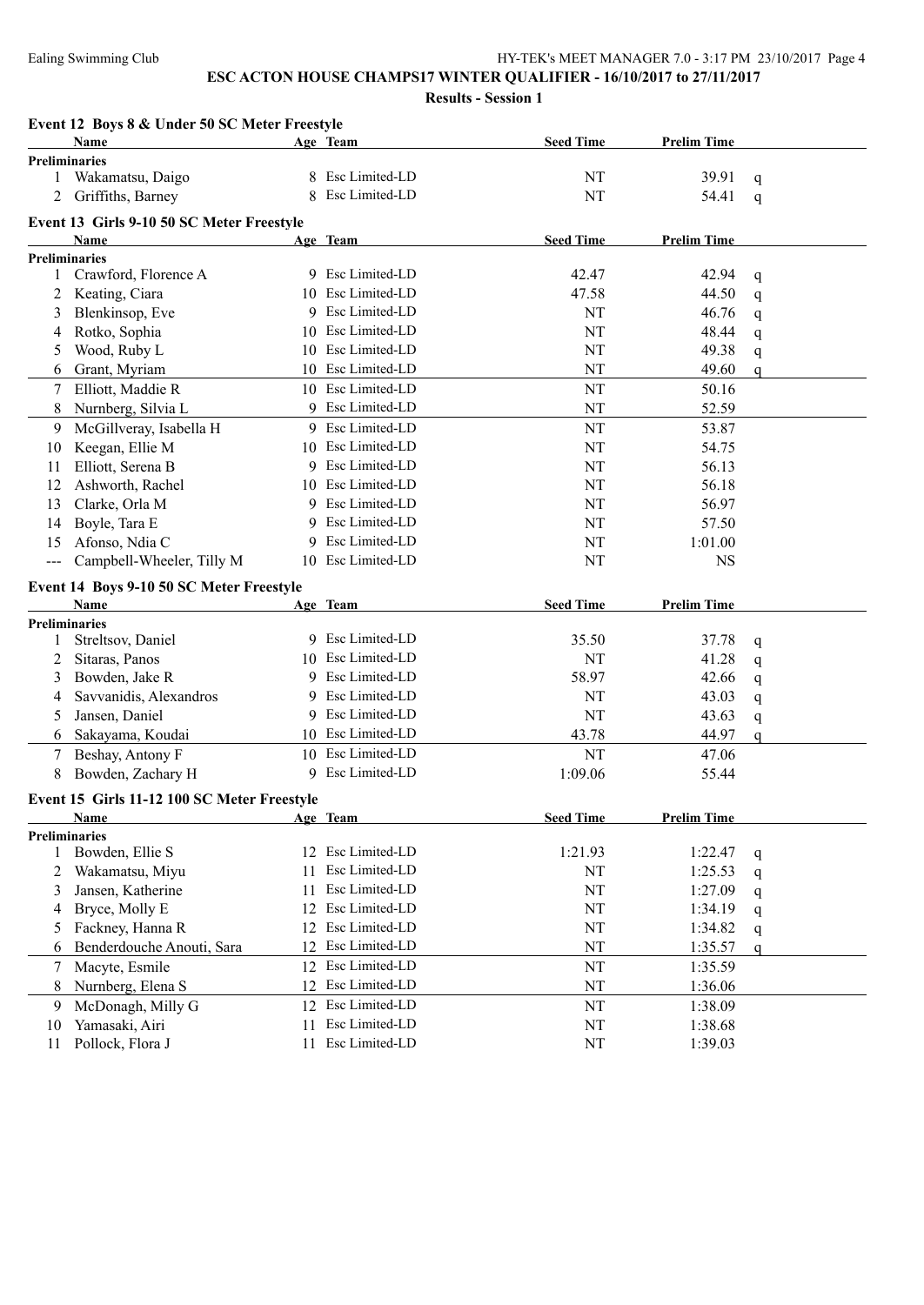#### **Results - Session 1**

#### **Preliminaries ... (Event 15 Girls 11-12 100 SC Meter Freestyle)**

|                      | <b>Name</b>                                 |    | Age Team          | <b>Seed Time</b> | <b>Prelim Time</b> |              |
|----------------------|---------------------------------------------|----|-------------------|------------------|--------------------|--------------|
| 12                   | Hunter, Lilly-Mae L                         |    | 11 Esc Limited-LD | NT               | 1:41.57            |              |
| 13                   | Mehmedbasic, Luna                           | 11 | Esc Limited-LD    | NT               | 1:48.06            |              |
| 14                   | Malley, Ilayda L                            | 11 | Esc Limited-LD    | NT               | 1:52.65            |              |
| 15                   | Warrillow, Isabella F                       | 12 | Esc Limited-LD    | NT               | 1:53.22            |              |
| 16                   | Feo-Isaac, Eden                             | 11 | Esc Limited-LD    | NT               | 1:56.89            |              |
| 17                   | Quickenden, Eloise G                        | 11 | Esc Limited-LD    | NT               | 1:58.94            |              |
| 18                   | Gibney, Lile Marie M                        | 11 | Esc Limited-LD    | NT               | 2:00.87            |              |
| 19                   | Wiseman, Amaia                              | 11 | Esc Limited-LD    | NT               | 2:07.62            |              |
| 20                   | Woldehiwot, Salem Y                         | 12 | Esc Limited-LD    | NT               | 2:25.78            |              |
| $---$                | Matsuno, Riko                               | 11 | Esc Limited-LD    | NT               | <b>NS</b>          |              |
|                      | Event 16 Boys 11-12 100 SC Meter Freestyle  |    |                   |                  |                    |              |
|                      | Name                                        |    | Age Team          | <b>Seed Time</b> | <b>Prelim Time</b> |              |
| <b>Preliminaries</b> |                                             |    |                   |                  |                    |              |
| 1                    | Mehmedbasic, Deni                           |    | 12 Esc Limited-LD | NT               | 1:20.97            | q            |
| 2                    | Rasmussen, Lucas                            |    | 12 Esc Limited-LD | NT               | 1:28.75            | q            |
| 3                    | Verroiotis, Panos                           |    | 12 Esc Limited-LD | NT               | 1:29.56            | q            |
| 4                    | Krasnodebski, Adam                          |    | 12 Esc Limited-LD | NT               | 1:31.22            | q            |
| 5                    | Bielak, Max P                               | 11 | Esc Limited-LD    | NT               | 1:31.46            | q            |
| 6                    | Greenfield, James                           | 11 | Esc Limited-LD    | NT               | 1:37.34            | $\mathbf q$  |
| 7                    | Tikhonov, Lev                               | 11 | Esc Limited-LD    | NT               | 1:40.37            |              |
| 8                    | Manners, Alfie                              | 11 | Esc Limited-LD    | NT               | 1:41.12            |              |
| 9                    | Demetre, Max                                |    | 12 Esc Limited-LD | NT               | 1:44.41            |              |
| 10                   | Bhatia, Sai                                 | 11 | Esc Limited-LD    | NT               | 1:49.10            |              |
| 11                   | Carroll, Henry R                            | 11 | Esc Limited-LD    | NT               | 1:51.44            |              |
| 12                   | Macaraig, Ervin                             | 12 | Esc Limited-LD    | NT               | 1:52.04            |              |
| 13                   | Greenfield, William                         | 11 | Esc Limited-LD    | NT               | 2:07.00            |              |
|                      | Event 17 Girls 13-14 200 SC Meter Freestyle |    |                   |                  |                    |              |
|                      | Name                                        |    | Age Team          | <b>Seed Time</b> | <b>Prelim Time</b> |              |
| <b>Preliminaries</b> |                                             |    |                   |                  |                    |              |
| 1                    | Hodgson, Nellie                             |    | 14 Esc Limited-LD | 2:44.90          | 2:44.16            | q            |
| 2                    | Streltsova, Sofia                           | 14 | Esc Limited-LD    | 2:42.65          | 2:45.13            | q            |
| 3                    | Beetham, Gwen                               | 13 | Esc Limited-LD    | 2:50.87          | 2:45.46            | q            |
| 4                    | Macmenamin, Sophie                          | 14 | Esc Limited-LD    | NT               | 2:52.94            | q            |
| 5                    | Beben, Nicola                               | 14 | Esc Limited-LD    | NT               | 2:58.93            | q            |
| 6                    | Niarchou, Olga                              |    | 14 Esc Limited-LD | NT               | 3:07.03            | $\mathsf{q}$ |
|                      | 7 Biabala, Zuzanna                          |    | 14 Esc Limited-LD | NT               | 3:11.05            |              |
| 8                    | Thakore, Anaiya                             |    | 14 Esc Limited-LD | NT               | 3:13.00            |              |
| 9                    | Savvanidis, Danae                           | 14 | Esc Limited-LD    | NT               | 3:20.00            |              |
| 10                   | Kynaston, Eva L                             | 13 | Esc Limited-LD    | NT               | 3:20.60            |              |
| 11                   | Krasnodebska, Maria V                       | 14 | Esc Limited-LD    | NT               | 3:24.09            |              |
| 12                   | Macaraig, Karen C                           | 13 | Esc Limited-LD    | NT               | 3:44.19            |              |
| 13                   | Psarri, Konstantina                         | 14 | Esc Limited-LD    | 3:36.32          | 3:47.31            |              |
| ---                  | Egelie, Francine                            | 14 | Esc Limited-LD    | NT               | X2:49.25           |              |
| $---$                | Couffon, Anya J                             | 13 | Esc Limited-LD    | NT               | <b>NS</b>          |              |
|                      | Event 18 Boys 13-14 200 SC Meter Freestyle  |    |                   |                  |                    |              |
|                      | Name                                        |    | Age Team          | <b>Seed Time</b> | <b>Prelim Time</b> |              |
| <b>Preliminaries</b> |                                             |    |                   |                  |                    |              |
|                      | 1 Takizawa, Asahi                           |    | 14 Esc Limited-LD | NT               | 2:32.09            | $\mathbf q$  |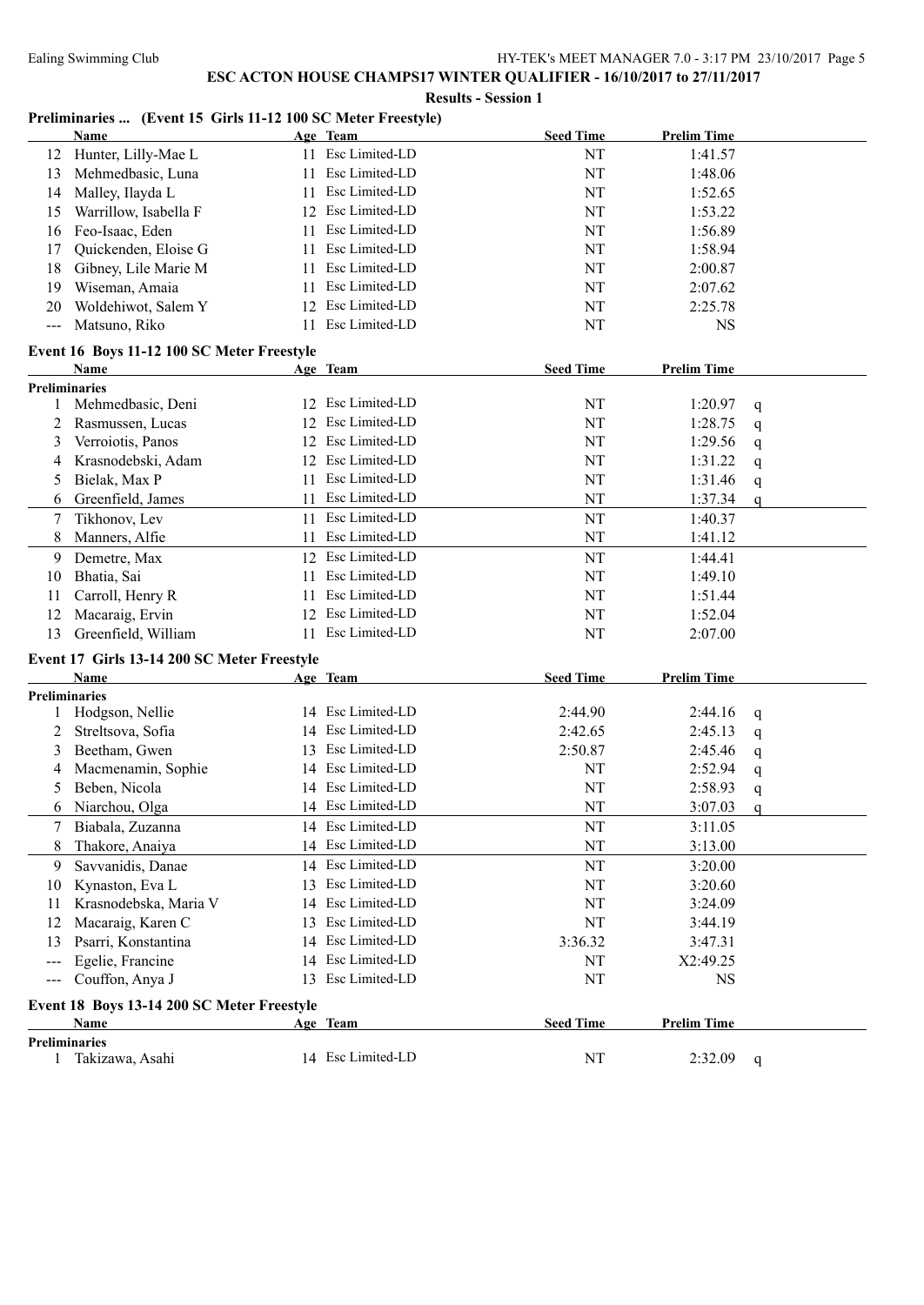#### **Results - Session 1**

#### **Preliminaries ... (Event 18 Boys 13-14 200 SC Meter Freestyle)**

|                            | Name                                              |              | Age Team          | <b>Seed Time</b> | <b>Prelim Time</b> |              |
|----------------------------|---------------------------------------------------|--------------|-------------------|------------------|--------------------|--------------|
| 2                          | Jones, Oscar                                      |              | 14 Esc Limited-LD | NT               | 2:36.47            | q            |
| 3                          | Savvanidis, Philippos                             | 13           | Esc Limited-LD    | NT               | 2:40.03            | q            |
| 4                          | Quickenden, Fraser J                              |              | 14 Esc Limited-LD | NT               | 2:47.44            | q            |
| $*_{5}$                    | Bouchenaf, Adam                                   | 13           | Esc Limited-LD    | 2:47.06          | 2:47.81            | q            |
| $*5$                       | Stojsavljevic, Savo                               | 13           | Esc Limited-LD    | NT               | 2:47.81            | q            |
| 7                          | Krynski, Jacek                                    | 14           | Esc Limited-LD    | 2:57.67          | 2:50.40            |              |
| 8                          | Savoia, Luca                                      | 14           | Esc Limited-LD    | NT               | 2:51.22            |              |
| 9                          | Vrljic, Luka                                      |              | 14 Esc Limited-LD | NT               | 3:11.12            |              |
| 10                         | De Zoysa, Joshua                                  |              | 13 Esc Limited-LD | NT               | 3:11.53            |              |
| 11                         | Obiamiwe, Chidi                                   |              | 14 Esc Limited-LD | NT               | 3:20.00            |              |
| ---                        | Stevens, Peter                                    |              | 13 Esc Limited-LD | NT               | <b>NS</b>          |              |
| $---$                      | Sanader, Luka                                     |              | 14 Esc Limited-LD | NT               | <b>NS</b>          |              |
|                            | Event 19 Girls 15 & Over 200 SC Meter Freestyle   |              |                   |                  |                    |              |
|                            | Name                                              |              | Age Team          | <b>Seed Time</b> | <b>Prelim Time</b> |              |
| <b>Preliminaries</b>       |                                                   |              |                   |                  |                    |              |
|                            | Krynska, Agatka                                   | 17           | Esc Limited-LD    | 2:29.40          | 2:33.50            | q            |
| 2                          | Elkholy, Habiba                                   | 17           | Esc Limited-LD    | 2:25.99          | 2:37.47            | q            |
| 3                          | Bryce, Emily                                      | 16           | Esc Limited-LD    | 2:28.62          | 2:40.03            | q            |
| 4                          | Gorman, Sorcha                                    | 18           | Esc Limited-LD    | 3:05.60          | 2:46.53            | q            |
| 5                          | Psarri, Eirini                                    | 16           | Esc Limited-LD    | 2:32.30          | 2:57.63            | $\mathsf{q}$ |
| 6                          | Booth, Iris                                       | 15           | Esc Limited-LD    | 2:37.05          | 3:06.25            | q            |
| 7                          | Macyte, Rugile                                    | 15           | Esc Limited-LD    | NT               | 3:15.00            |              |
| $\qquad \qquad - \qquad -$ | Couffon, Margaux                                  |              | 16 Esc Limited-LD | 2:54.63          | <b>NS</b>          |              |
|                            | Event 20 Boys 15 & Over 200 SC Meter Freestyle    |              |                   |                  |                    |              |
|                            | Name                                              |              | Age Team          | <b>Seed Time</b> | <b>Prelim Time</b> |              |
|                            | <b>Preliminaries</b>                              |              |                   |                  |                    |              |
| 1                          | Elkholy, Seif                                     | 17           | Esc Limited-LD    | 2:23.78          | 2:21.35            | q            |
| 2                          | De Zoysa, Julian                                  | 15           | Esc Limited-LD    | NT               | 2:40.35            | q            |
| 3                          | Ziniak, Alexander                                 | 16           | Esc Limited-LD    | 2:58.15          | 2:42.06            | q            |
| 4                          | Fackney, Bailey G                                 | 15           | Esc Limited-LD    | NT               | 2:42.78            | q            |
| 5                          | Madi, Wadih                                       | 17           | Esc Limited-LD    | 2:32.01          | 2:42.87            | q            |
| 6                          | Decermic, Milos                                   |              | 15 Esc Limited-LD | NT               | 2:46.00            | q            |
| 7                          | Craig, William                                    |              | 16 Esc Limited-LD | NT               | 2:50.81            |              |
| 8                          | Szyszko, Richard                                  |              | 17 Esc Limited-LD | NT               | 3:18.43            |              |
|                            | Event 21 Girls 8 & Under 50 SC Meter Breaststroke |              |                   |                  |                    |              |
|                            | <b>Name</b>                                       |              | Age Team          | <b>Seed Time</b> | <b>Prelim Time</b> |              |
|                            | Preliminaries                                     |              |                   |                  |                    |              |
| 1                          | Takizawa, Hinano                                  |              | 8 Esc Limited-LD  | NT               | 1:01.21            | q            |
|                            | 2 Rasmussen, Mia                                  | 8            | Esc Limited-LD    | NT               | 1:07.06            | $\mathsf{q}$ |
|                            | Event 22 Boys 8 & Under 50 SC Meter Breaststroke  |              |                   |                  |                    |              |
|                            | Name                                              |              | Age Team          | <b>Seed Time</b> | <b>Prelim Time</b> |              |
|                            | <b>Preliminaries</b>                              |              |                   |                  |                    |              |
| 1                          | Wakamatsu, Daigo                                  | $\mathbf{R}$ | Esc Limited-LD    | NT               | 1:01.06            | q            |
| $\overline{2}$             | Griffiths, Barney                                 |              | 8 Esc Limited-LD  | NT               | 1:18.62            | $\mathbf q$  |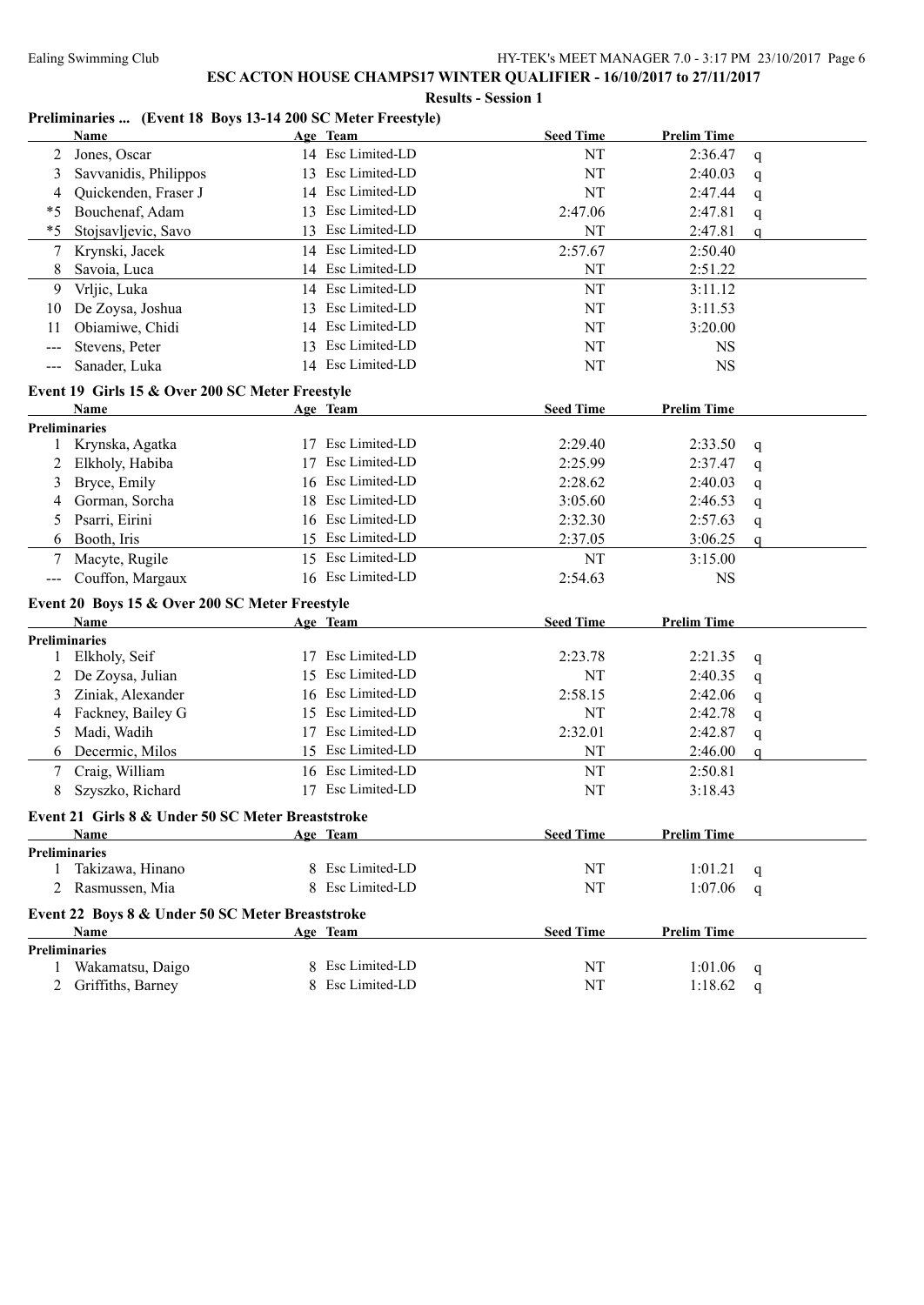**Results - Session 1**

#### **Event 23 Girls 9-10 50 SC Meter Breaststroke**

|       | <b>Name</b>                                            |    | Age Team          | <b>Seed Time</b> | <b>Prelim Time</b> |              |
|-------|--------------------------------------------------------|----|-------------------|------------------|--------------------|--------------|
|       | Preliminaries                                          |    |                   |                  |                    |              |
| 1     | Crawford, Florence A                                   |    | 9 Esc Limited-LD  | 1:11.62          | 58.65              | q            |
| 2     | Keating, Ciara                                         | 10 | Esc Limited-LD    | NT               | 1:00.25            | $\mathsf{q}$ |
| 3     | Blenkinsop, Eve                                        | 9  | Esc Limited-LD    | NT               | 1:01.72            | q            |
| 4     | Elliott, Maddie R                                      | 10 | Esc Limited-LD    | NT               | 1:03.16            | q            |
| 5     | Rotko, Sophia                                          | 10 | Esc Limited-LD    | NT               | 1:03.47            | q            |
| 6     | Grant, Myriam                                          | 10 | Esc Limited-LD    | NT               | 1:03.53            | $\mathsf{q}$ |
| 7     | Nurnberg, Silvia L                                     |    | 9 Esc Limited-LD  | NT               | 1:04.91            |              |
| 8     | Ashworth, Rachel                                       |    | 10 Esc Limited-LD | NT               | 1:12.53            |              |
| 9     | McGillveray, Isabella H                                |    | 9 Esc Limited-LD  | NT               | 1:13.09            |              |
| 10    | Elliott, Serena B                                      | 9  | Esc Limited-LD    | NT               | 1:14.97            |              |
| 11    | Wood, Ruby L                                           | 10 | Esc Limited-LD    | NT               | 1:15.15            |              |
| 12    | Keegan, Ellie M                                        | 10 | Esc Limited-LD    | NT               | 1:16.31            |              |
| 13    | Afonso, Ndia C                                         | 9  | Esc Limited-LD    | NT               | 1:16.91            |              |
| 14    | Clarke, Orla M                                         | 9  | Esc Limited-LD    | NT               | 1:18.22            |              |
| 15    | Boyle, Tara E                                          | 9  | Esc Limited-LD    | NT               | 1:19.16            |              |
| $---$ | Campbell-Wheeler, Tilly M                              |    | 10 Esc Limited-LD | NT               | <b>NS</b>          |              |
|       | Event 24 Boys 9-10 50 SC Meter Breaststroke            |    |                   |                  |                    |              |
|       | Name                                                   |    | Age Team          | <b>Seed Time</b> | <b>Prelim Time</b> |              |
|       | Preliminaries                                          |    |                   |                  |                    |              |
| 1     | Streltsov, Daniel                                      |    | 9 Esc Limited-LD  | NT               | 51.37              | q            |
| 2     | Sakayama, Koudai                                       |    | 10 Esc Limited-LD | 56.99            | 55.97              | q            |
| 3     | Savvanidis, Alexandros                                 |    | 9 Esc Limited-LD  | NT               | 57.44              | q            |
| 4     | Jansen, Daniel                                         |    | 9 Esc Limited-LD  | NT               | 57.59              | q            |
| 5     | Sitaras, Panos                                         |    | 10 Esc Limited-LD | NT               | 58.60              | q            |
| 6     | Bowden, Jake R                                         |    | 9 Esc Limited-LD  | 1:16.15          | 58.87              | q            |
| 7     | Beshay, Antony F                                       |    | 10 Esc Limited-LD | NT               | 1:00.38            |              |
| 8     | Bowden, Zachary H                                      |    | 9 Esc Limited-LD  | 1:17.90          | 1:01.25            |              |
|       |                                                        |    |                   |                  |                    |              |
|       | Event 25 Girls 11-12 100 SC Meter Breaststroke<br>Name |    |                   | <b>Seed Time</b> |                    |              |
|       | <b>Preliminaries</b>                                   |    | Age Team          |                  | <b>Prelim Time</b> |              |
| 1     | Jansen, Katherine                                      |    | 11 Esc Limited-LD | NT               | 1:45.28            | q            |
| 2     | Bryce, Molly E                                         |    | 12 Esc Limited-LD | 1:52.41          | 1:45.97            | q            |
| 3     | McDonagh, Milly G                                      |    | 12 Esc Limited-LD | NT               | 1:46.31            | q            |
| 4     | Bowden, Ellie S                                        |    | 12 Esc Limited-LD | 1:51.17          | 1:50.29            | $\mathsf{q}$ |
|       | 5 Macyte, Esmile                                       |    | 12 Esc Limited-LD | $\rm{NT}$        | 1:54.00            | $\mathbf{q}$ |
| 6     | Quickenden, Eloise G                                   | 11 | Esc Limited-LD    | NT               | 1:57.81            | q            |
| 7     | Fackney, Hanna R                                       | 12 | Esc Limited-LD    | NT               | 1:58.50            |              |
| 8     | Yamasaki, Airi                                         | 11 | Esc Limited-LD    | NT               | 1:59.00            |              |
| 9     | Wakamatsu, Miyu                                        | 11 | Esc Limited-LD    | NT               | 1:59.66            |              |
| 10    | Nurnberg, Elena S                                      | 12 | Esc Limited-LD    | NT               | 2:00.78            |              |
| 11    | Warrillow, Isabella F                                  | 12 | Esc Limited-LD    | NT               | 2:02.13            |              |
| 12    | Pollock, Flora J                                       | 11 | Esc Limited-LD    | NT               | 2:02.53            |              |
| 13    | Matsuno, Riko                                          | 11 | Esc Limited-LD    | NT               | 2:04.00            |              |
| 14    | Benderdouche Anouti, Sara                              | 12 | Esc Limited-LD    | NT               | 2:08.63            |              |
| 15    | Mehmedbasic, Luna                                      | 11 | Esc Limited-LD    | NT               | 2:12.61            |              |
| 16    | Malley, Ilayda L                                       | 11 | Esc Limited-LD    | NT               | 2:20.88            |              |
| 17    | Hunter, Lilly-Mae L                                    | 11 | Esc Limited-LD    | NT               | 2:22.59            |              |
|       |                                                        |    |                   |                  |                    |              |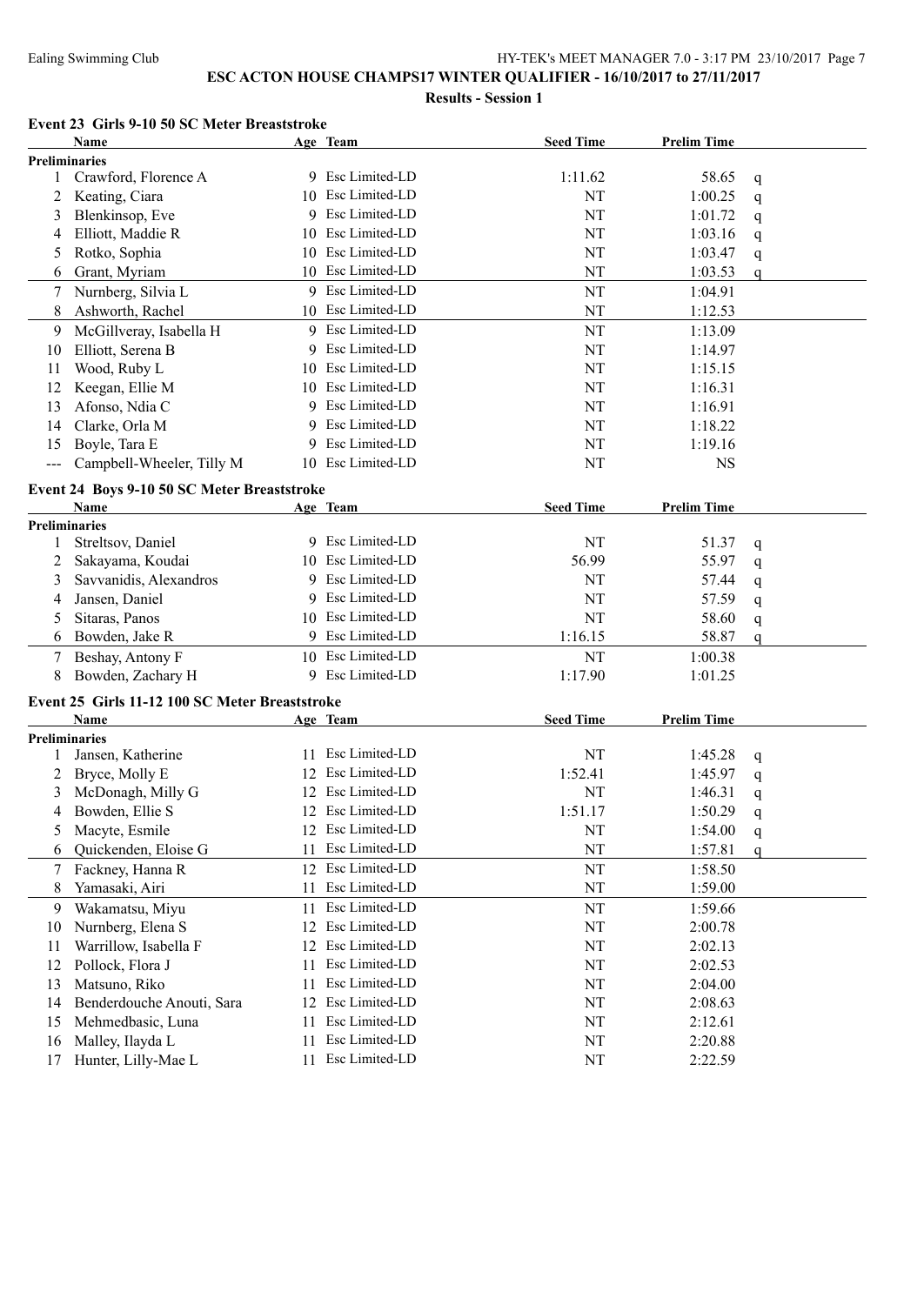#### **Preliminaries ... (Event 25 Girls 11-12 100 SC Meter Breaststroke)**

|        | <b>Name</b>                                    |    | Age Team          | <b>Seed Time</b> | <b>Prelim Time</b> |              |
|--------|------------------------------------------------|----|-------------------|------------------|--------------------|--------------|
| 18     | Wiseman, Amaia                                 |    | 11 Esc Limited-LD | NT               | 2:26.41            |              |
| 19     | Gibney, Lile Marie M                           | 11 | Esc Limited-LD    | NT               | 2:27.47            |              |
| 20     | Woldehiwot, Salem Y                            | 12 | Esc Limited-LD    | NT               | 2:27.50            |              |
| 21     | Feo-Isaac, Eden                                | 11 | Esc Limited-LD    | NT               | 2:48.72            |              |
|        | Event 26 Boys 11-12 100 SC Meter Breaststroke  |    |                   |                  |                    |              |
|        | Name                                           |    | Age Team          | <b>Seed Time</b> | <b>Prelim Time</b> |              |
|        | <b>Preliminaries</b>                           |    |                   |                  |                    |              |
| 1      | Greenfield, William                            |    | 11 Esc Limited-LD | NT               | 1:49.22            | q            |
|        | Mehmedbasic, Deni                              | 12 | Esc Limited-LD    | NT               | 1:51.16            | q            |
| 3      | Verroiotis, Panos                              | 12 | Esc Limited-LD    | NT               | 1:52.07            | q            |
| 4      | Krasnodebski, Adam                             | 12 | Esc Limited-LD    | NT               | 1:52.28            | q            |
| 5      | Demetre, Max                                   | 12 | Esc Limited-LD    | NT               | 1:52.34            | q            |
| 6      | Rasmussen, Lucas                               |    | 12 Esc Limited-LD | NT               | 1:53.18            | $\mathsf{q}$ |
| 7      | Tikhonov, Lev                                  | 11 | Esc Limited-LD    | NT               | 1:58.10            |              |
| 8      | Bielak, Max P                                  | 11 | Esc Limited-LD    | NT               | 1:59.19            |              |
| 9      | Greenfield, James                              | 11 | Esc Limited-LD    | NT               | 2:12.41            |              |
| 10     | Bhatia, Sai                                    | 11 | Esc Limited-LD    | NT               | 2:15.04            |              |
| 11     | Manners, Alfie                                 | 11 | Esc Limited-LD    | NT               | 2:17.69            |              |
| 12     | Macaraig, Ervin                                | 12 | Esc Limited-LD    | NT               | 2:22.44            |              |
| 13     | Carroll, Henry R                               |    | 11 Esc Limited-LD | NT               | 2:24.36            |              |
|        | Event 27 Girls 13-14 200 SC Meter Breaststroke |    |                   |                  |                    |              |
|        | Name                                           |    | Age Team          | <b>Seed Time</b> | <b>Prelim Time</b> |              |
|        | <b>Preliminaries</b>                           |    |                   |                  |                    |              |
| 1      | Streltsova, Sofia                              |    | 14 Esc Limited-LD | 3:12.45          | 3:25.34            | q            |
| 2      | Niarchou, Olga                                 |    | 14 Esc Limited-LD | 3:44.47          | 3:26.13            | q            |
| 3      | Beetham, Gwen                                  | 13 | Esc Limited-LD    | 3:34.01          | 3:26.18            | q            |
| 4      | Beben, Nicola                                  |    | 14 Esc Limited-LD | NT               | 3:34.40            | $\mathsf{q}$ |
| 5      | Macmenamin, Sophie                             |    | 14 Esc Limited-LD | NT               | 3:37.66            | q            |
| 6      | Hodgson, Nellie                                |    | 14 Esc Limited-LD | 3:24.99          | 3:43.15            | $\mathbf q$  |
| 7      | Biabala, Zuzanna                               |    | 14 Esc Limited-LD | NT               | 3:56.28            |              |
| 8      | Thakore, Anaiya                                |    | 14 Esc Limited-LD | NT               | 3:58.00            |              |
| 9      | Krasnodebska, Maria V                          |    | 14 Esc Limited-LD | NT               | 3:58.12            |              |
| 10     | Macaraig, Karen C                              | 13 | Esc Limited-LD    | NT               | 3:58.60            |              |
| 11     | Psarri, Konstantina                            |    | 14 Esc Limited-LD | 4:54.48          | 3:58.81            |              |
| 12     | Savvanidis, Danae                              |    | 14 Esc Limited-LD | NT               | 4:28.00            |              |
|        | 13 Kynaston, Eva L                             |    | 13 Esc Limited-LD | $\rm{NT}$        | 4:34.37            |              |
|        | Egelie, Francine                               |    | 14 Esc Limited-LD | NT               | X3:42.44           |              |
| ---    | Couffon, Anya J                                |    | 13 Esc Limited-LD | NT               | $_{\rm NS}$        |              |
|        | Event 28 Boys 13-14 200 SC Meter Breaststroke  |    |                   |                  |                    |              |
|        | Name                                           |    | Age Team          | <b>Seed Time</b> | <b>Prelim Time</b> |              |
|        | <b>Preliminaries</b>                           |    |                   |                  |                    |              |
| 1      | Takizawa, Asahi                                |    | 14 Esc Limited-LD | NT               | 3:20.44            | q            |
| 2      | Bouchenaf, Adam                                | 13 | Esc Limited-LD    | NT               | 3:34.60            | q            |
| 3      | Jones, Oscar                                   |    | 14 Esc Limited-LD | NT               | 3:35.50            | q            |
| 4      | Stojsavljevic, Savo                            | 13 | Esc Limited-LD    | NT               | 3:36.28            | q            |
| 5      | Savoia, Luca                                   | 14 | Esc Limited-LD    | NT               | 3:38.56            | q            |
| 6      | Krynski, Jacek                                 |    | 14 Esc Limited-LD | 4:34.81          | 3:44.22            | $\mathsf{q}$ |
| $\tau$ | Quickenden, Fraser J                           |    | 14 Esc Limited-LD | NT               | 3:44.47            |              |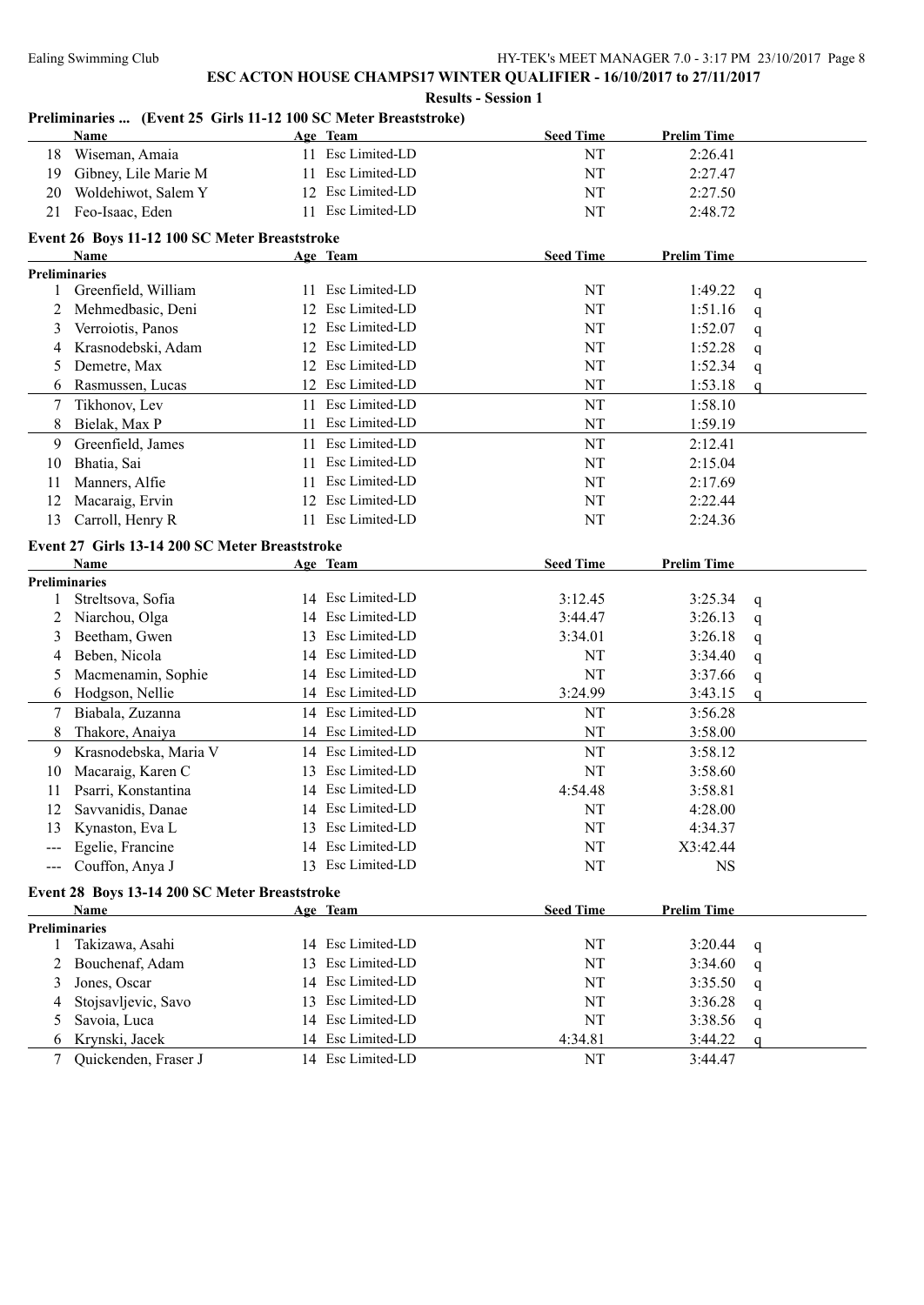|  | <b>Results - Session 1</b> |  |
|--|----------------------------|--|
|  |                            |  |

#### **Preliminaries ... (Event 28 Boys 13-14 200 SC Meter Breaststroke)**

|                                           | Name                                               |    | Age Team          | <b>Seed Time</b> | <b>Prelim Time</b> |              |
|-------------------------------------------|----------------------------------------------------|----|-------------------|------------------|--------------------|--------------|
| 8                                         | Savvanidis, Philippos                              |    | 13 Esc Limited-LD | NT               | 3:55.00            |              |
| 9                                         | Vrljic, Luka                                       |    | 14 Esc Limited-LD | NT               | 3:57.25            |              |
| 10                                        | De Zoysa, Joshua                                   |    | 13 Esc Limited-LD | NT               | 4:01.40            |              |
| 11                                        | Obiamiwe, Chidi                                    | 14 | Esc Limited-LD    | NT               | 4:03.00            |              |
|                                           | Stevens, Peter                                     | 13 | Esc Limited-LD    | NT               | <b>NS</b>          |              |
| $---$                                     | Sanader, Luka                                      |    | 14 Esc Limited-LD | NT               | <b>NS</b>          |              |
|                                           |                                                    |    |                   |                  |                    |              |
|                                           | Event 29 Girls 15 & Over 200 SC Meter Breaststroke |    |                   |                  |                    |              |
|                                           | <b>Name</b><br><b>Preliminaries</b>                |    | Age Team          | <b>Seed Time</b> | <b>Prelim Time</b> |              |
| 1                                         | Elkholy, Habiba                                    |    | 17 Esc Limited-LD | 3:04.96          | 3:19.66            | q            |
| 2                                         | Bryce, Emily                                       | 16 | Esc Limited-LD    | 3:04.50          | 3:21.68            | q            |
| 3                                         | Krynska, Agatka                                    | 17 | Esc Limited-LD    | 3:46.25          | 3:35.18            | q            |
| 4                                         | Macyte, Rugile                                     | 15 | Esc Limited-LD    | NT               | 3:49.00            |              |
| 5                                         | Booth, Iris                                        | 15 | Esc Limited-LD    | 3:11.42          | 3:49.31            | q            |
| 6                                         | Psarri, Eirini                                     |    | 16 Esc Limited-LD | 3:35.28          | 4:00.91            | q            |
|                                           |                                                    |    | 18 Esc Limited-LD |                  |                    | $\mathbf q$  |
| 7                                         | Gorman, Sorcha                                     |    |                   | NT               | 4:16.50            |              |
| $\qquad \qquad \textbf{---} \textbf{---}$ | Couffon, Margaux                                   |    | 16 Esc Limited-LD | 3:22.87          | <b>NS</b>          |              |
|                                           | Event 30 Boys 15 & Over 200 SC Meter Breaststroke  |    |                   |                  |                    |              |
|                                           | Name                                               |    | Age Team          | <b>Seed Time</b> | <b>Prelim Time</b> |              |
|                                           | Preliminaries                                      |    |                   |                  |                    |              |
| 1                                         | Elkholy, Seif                                      |    | 17 Esc Limited-LD | 3:00.24          | 3:07.78            | q            |
|                                           | Fackney, Bailey G                                  | 15 | Esc Limited-LD    | 3:33.12          | 3:23.12            | q            |
| 3                                         | Decermic, Milos                                    |    | 15 Esc Limited-LD | NT               | 3:34.00            | q            |
| 4                                         | Ziniak, Alexander                                  | 16 | Esc Limited-LD    | 3:25.75          | 3:34.75            | q            |
| 5                                         | De Zoysa, Julian                                   |    | 15 Esc Limited-LD | NT               | 3:35.53            | q            |
| 6                                         | Craig, William                                     |    | 16 Esc Limited-LD | NT               | 3:54.62            | $\mathsf{q}$ |
| 7                                         | Madi, Wadih                                        | 17 | Esc Limited-LD    | NT               | 3:58.06            |              |
| 8                                         | Szyszko, Richard                                   |    | 17 Esc Limited-LD | NT               | 3:58.84            |              |
|                                           | Event 31 Girls 8 & Under 25 SC Meter Butterfly     |    |                   |                  |                    |              |
|                                           | Name                                               |    | Age Team          | <b>Seed Time</b> | <b>Prelim Time</b> |              |
|                                           | <b>Preliminaries</b>                               |    |                   |                  |                    |              |
|                                           | Takizawa, Hinano                                   |    | 8 Esc Limited-LD  | NT               | 25.12              | q            |
|                                           | Rasmussen, Mia                                     |    | 8 Esc Limited-LD  | NT               | 32.57              | q            |
|                                           |                                                    |    |                   |                  |                    |              |
|                                           | Event 32 Boys 8 & Under 25 SC Meter Butterfly      |    |                   |                  |                    |              |
|                                           | <b>Name</b><br><b>Preliminaries</b>                |    | Age Team          | <b>Seed Time</b> | <b>Prelim Time</b> |              |
| 1                                         | Wakamatsu, Daigo                                   |    | 8 Esc Limited-LD  | NT               | 22.35              | q            |
| 2                                         | Griffiths, Barney                                  | 8  | Esc Limited-LD    | NT               | 33.91              | $\mathsf{q}$ |
|                                           |                                                    |    |                   |                  |                    |              |
|                                           | Event 33 Girls 9-10 25 SC Meter Butterfly          |    |                   |                  |                    |              |
|                                           | Name                                               |    | Age Team          | <b>Seed Time</b> | <b>Prelim Time</b> |              |
|                                           | <b>Preliminaries</b>                               |    |                   |                  |                    |              |
| 1                                         | Crawford, Florence A                               |    | 9 Esc Limited-LD  | 29.66            | 22.22              | q            |
|                                           | Keating, Ciara                                     | 10 | Esc Limited-LD    | NT               | 25.39              | q            |
| 3                                         | Elliott, Maddie R                                  | 10 | Esc Limited-LD    | NT               | 26.78              | q            |
| 4                                         | Ashworth, Rachel                                   | 10 | Esc Limited-LD    | NT               | 27.15              | q            |
| 5                                         | Nurnberg, Silvia L                                 | 9  | Esc Limited-LD    | NT               | 27.90              | q            |
| *6                                        | Clarke, Orla M                                     | 9  | Esc Limited-LD    | NT               | 29.88              | $\mathbf q$  |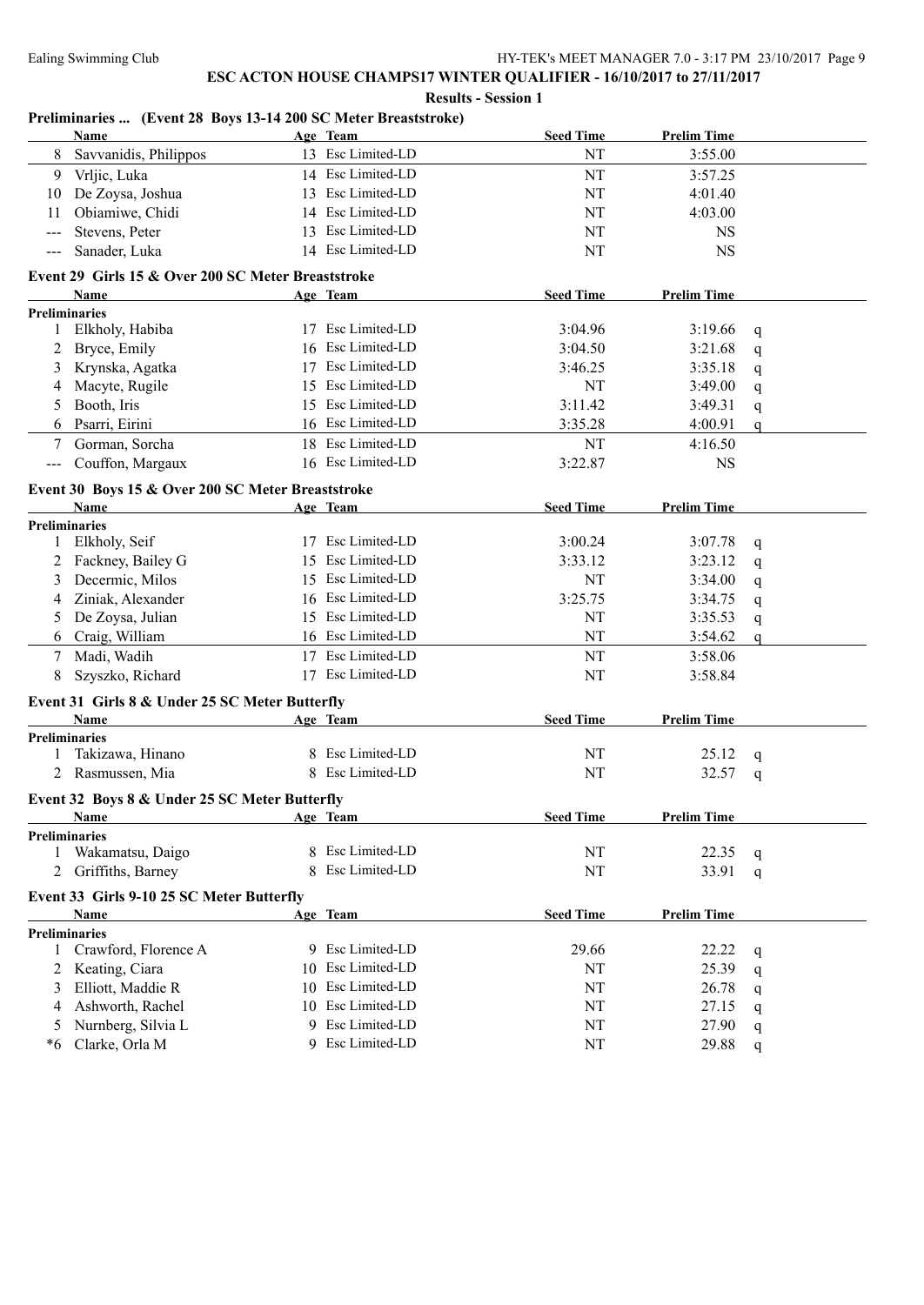#### **Preliminaries ... (Event 33 Girls 9-10 25 SC Meter Butterfly)**

|       | <b>Name</b>                                        |    | Age Team          | <b>Seed Time</b> | <b>Prelim Time</b> |              |
|-------|----------------------------------------------------|----|-------------------|------------------|--------------------|--------------|
|       | *6 Boyle, Tara E                                   |    | 9 Esc Limited-LD  | NT               | 29.88              | q            |
|       | *6 Rotko, Sophia                                   |    | 10 Esc Limited-LD | NT               | 29.88              | $\mathbf q$  |
|       | <b>Swim-Off Required</b>                           |    |                   |                  |                    |              |
|       | 9 Blenkinsop, Eve                                  |    | 9 Esc Limited-LD  | NT               | 30.59              |              |
| 10    | Grant, Myriam                                      |    | 10 Esc Limited-LD | NT               | 31.31              |              |
| 11    | McGillveray, Isabella H                            | 9. | Esc Limited-LD    | NT               | 33.31              |              |
| 12    | Keegan, Ellie M                                    |    | 10 Esc Limited-LD | NT               | 33.43              |              |
| 13    | Elliott, Serena B                                  |    | 9 Esc Limited-LD  | NT               | 34.81              |              |
| 14    | Wood, Ruby L                                       |    | 10 Esc Limited-LD | NT               | 34.94              |              |
| 15    | Afonso, Ndia C                                     | 9. | Esc Limited-LD    | NT               | 39.50              |              |
| $---$ | Campbell-Wheeler, Tilly M                          |    | 10 Esc Limited-LD | NT               | <b>NS</b>          |              |
|       | Event 34 Boys 9-10 25 SC Meter Butterfly           |    |                   |                  |                    |              |
|       | Name                                               |    | Age Team          | <b>Seed Time</b> | <b>Prelim Time</b> |              |
|       | <b>Preliminaries</b>                               |    |                   |                  |                    |              |
| 1     | Streltsov, Daniel                                  |    | 9 Esc Limited-LD  | 17.73            | 18.60              | q            |
| 2     | Jansen, Daniel                                     | 9  | Esc Limited-LD    | NT               | 22.90              | $\mathsf{q}$ |
| 3     | Bowden, Jake R                                     | 9  | Esc Limited-LD    | 38.39            | 23.90              | q            |
| 4     | Sitaras, Panos                                     |    | 10 Esc Limited-LD | NT               | 23.91              | q            |
| 5     | Sakayama, Koudai                                   |    | 10 Esc Limited-LD | NT               | 23.97              | q            |
| 6     | Beshay, Antony F                                   |    | 10 Esc Limited-LD | NT               | 25.10              | $\mathsf{q}$ |
| 7     | Savvanidis, Alexandros                             |    | 9 Esc Limited-LD  | NT               | 29.66              |              |
| 8     | Bowden, Zachary H                                  | 9  | Esc Limited-LD    | 45.97            | 34.34              |              |
|       |                                                    |    |                   |                  |                    |              |
|       |                                                    |    |                   |                  |                    |              |
|       | Event 35 Girls 11-12 50 SC Meter Butterfly<br>Name |    |                   | <b>Seed Time</b> |                    |              |
|       | <b>Preliminaries</b>                               |    | Age Team          |                  | <b>Prelim Time</b> |              |
| 1     | Wakamatsu, Miyu                                    |    | 11 Esc Limited-LD | NT               | 44.13              | q            |
| 2     | Jansen, Katherine                                  | 11 | Esc Limited-LD    | NT               | 45.28              | q            |
| 3     | Bryce, Molly E                                     |    | 12 Esc Limited-LD | NT               | 46.25              | q            |
| 4     | Fackney, Hanna R                                   |    | 12 Esc Limited-LD | NT               | 52.47              | q            |
| 5     | Nurnberg, Elena S                                  |    | 12 Esc Limited-LD | NT               | 52.72              | q            |
| 6     | McDonagh, Milly G                                  |    | 12 Esc Limited-LD | NT               | 52.81              | $\mathsf{q}$ |
| 7     | Macyte, Esmile                                     |    | 12 Esc Limited-LD | NT               | 53.35              |              |
| 8     | Pollock, Flora J                                   |    | 11 Esc Limited-LD | NT               | 57.03              |              |
| 9     | Malley, Ilayda L                                   | 11 | Esc Limited-LD    | NT               | 58.34              |              |
| 10    | Quickenden, Eloise G                               |    | 11 Esc Limited-LD | NT               | 59.81              |              |
|       | 11 Yamasaki, Airi                                  |    | 11 Esc Limited-LD | NT               | 59.88              |              |
| 12    | Mehmedbasic, Luna                                  | 11 | Esc Limited-LD    | NT               | 1:03.91            |              |
| 13    | Benderdouche Anouti, Sara                          | 12 | Esc Limited-LD    | NT               | 1:04.53            |              |
| 14    | Warrillow, Isabella F                              | 12 | Esc Limited-LD    | NT               | 1:05.72            |              |
| 15    | Hunter, Lilly-Mae L                                | 11 | Esc Limited-LD    | NT               | 1:06.50            |              |
| 16    | Feo-Isaac, Eden                                    | 11 | Esc Limited-LD    | NT               | 1:13.19            |              |
| 17    | Woldehiwot, Salem Y                                | 12 | Esc Limited-LD    | NT               | 1:16.53            |              |
| 18    | Wiseman, Amaia                                     | 11 | Esc Limited-LD    | NT               | 1:17.47            |              |
| 19    | Gibney, Lile Marie M                               | 11 | Esc Limited-LD    | NT               | 1:26.03            |              |
| $---$ | Bowden, Ellie S                                    | 12 | Esc Limited-LD    | 53.48            | <b>NS</b>          |              |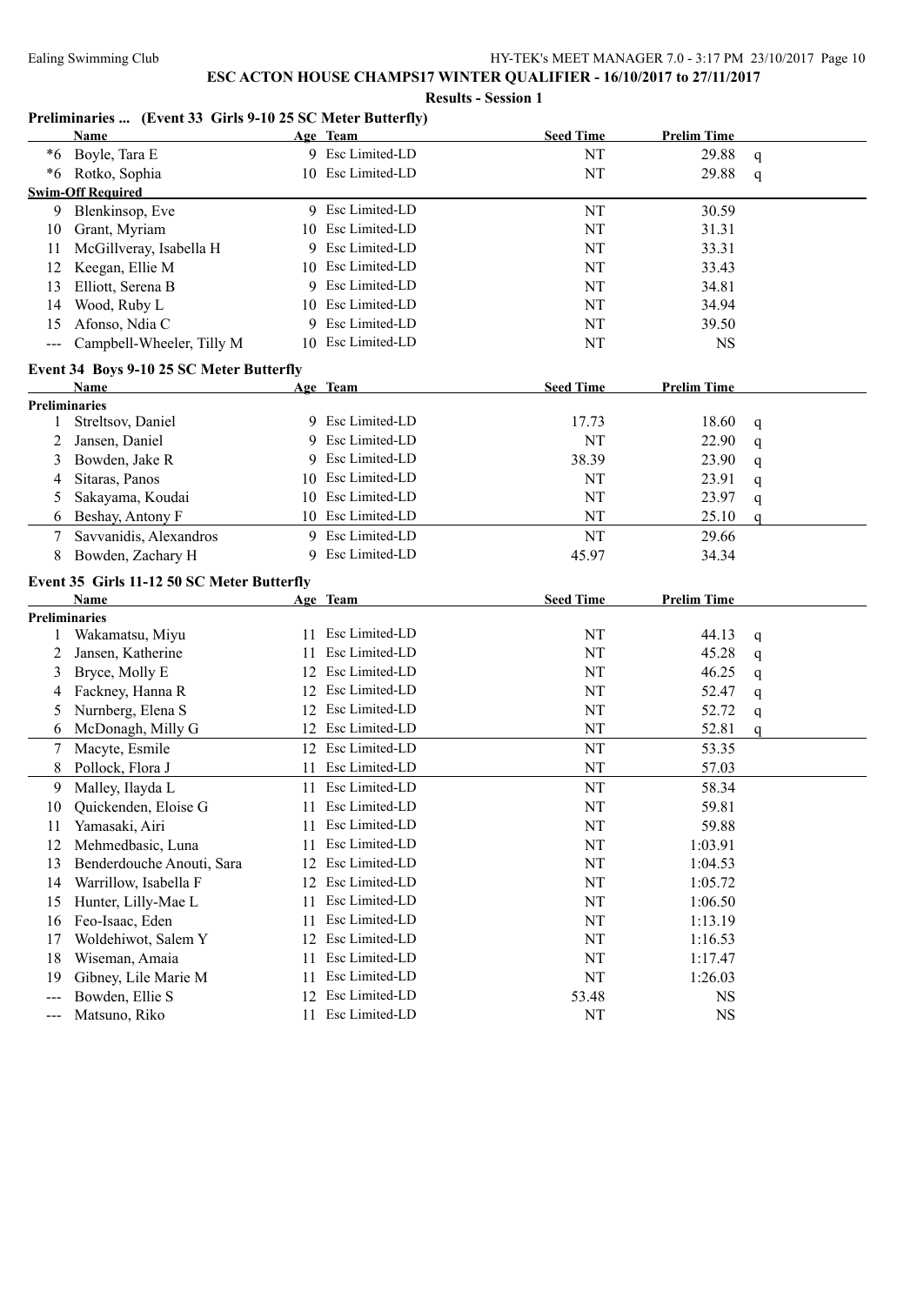#### **Event 36 Boys 11-12 50 SC Meter Butterfly**

|                      | <b>Name</b>                                        |          | Age Team          | <b>Seed Time</b> | <b>Prelim Time</b> |              |  |
|----------------------|----------------------------------------------------|----------|-------------------|------------------|--------------------|--------------|--|
| Preliminaries        |                                                    |          |                   |                  |                    |              |  |
| 1                    | Mehmedbasic, Deni                                  |          | 12 Esc Limited-LD | NT               | 49.19              | q            |  |
| 2                    | Bielak, Max P                                      | 11       | Esc Limited-LD    | NT               | 50.47              | q            |  |
| 3                    | Verroiotis, Panos                                  | 12       | Esc Limited-LD    | NT               | 55.00              | q            |  |
| 4                    | Demetre, Max                                       | 12       | Esc Limited-LD    | NT               | 55.16              | q            |  |
| 5                    | Greenfield, James                                  | 11       | Esc Limited-LD    | NT               | 56.25              | q            |  |
| 6                    | Rasmussen, Lucas                                   |          | 12 Esc Limited-LD | NT               | 57.25              | $\mathbf q$  |  |
| 7                    | Krasnodebski, Adam                                 |          | 12 Esc Limited-LD | 45.79            | 57.31              |              |  |
| 8                    | Tikhonov, Lev                                      | 11       | Esc Limited-LD    | NT               | 1:01.93            |              |  |
| 9                    | Greenfield, William                                | 11       | Esc Limited-LD    | NT               | 1:03.37            |              |  |
| 10                   | Carroll, Henry R                                   | 11       | Esc Limited-LD    | NT               | 1:05.43            |              |  |
| 11                   | Macaraig, Ervin                                    | 12       | Esc Limited-LD    | NT               | 1:07.41            |              |  |
| 12                   | Bhatia, Sai                                        | 11       | Esc Limited-LD    | NT               | 1:07.50            |              |  |
| 13                   | Manners, Alfie                                     | 11       | Esc Limited-LD    | NT               | 1:32.63            |              |  |
|                      |                                                    |          |                   |                  |                    |              |  |
|                      | Event 37 Girls 13-14 100 SC Meter Butterfly        |          |                   |                  |                    |              |  |
|                      | Name                                               |          | Age Team          | <b>Seed Time</b> | <b>Prelim Time</b> |              |  |
| <b>Preliminaries</b> |                                                    |          |                   |                  |                    |              |  |
| 1                    | Macmenamin, Sophie                                 |          | 14 Esc Limited-LD | NT               | 1:27.53            | $\mathbf q$  |  |
| 2                    | Streltsova, Sofia                                  | 14       | Esc Limited-LD    | 1:24.84          | 1:27.59            | q            |  |
| 3                    | Beetham, Gwen                                      | 13       | Esc Limited-LD    | NT               | 1:35.56            | q            |  |
| 4                    | Hodgson, Nellie                                    | 14       | Esc Limited-LD    | 1:34.65          | 1:41.34            | q            |  |
| 5                    | Macaraig, Karen C                                  | 13       | Esc Limited-LD    | NT               | 1:43.88            | q            |  |
| 6                    | Niarchou, Olga                                     |          | 14 Esc Limited-LD | NT               | 1:45.66            | $\mathbf q$  |  |
| 7                    | Beben, Nicola                                      |          | 14 Esc Limited-LD | NT               | 1:46.47            |              |  |
| 8                    | Thakore, Anaiya                                    | 14       | Esc Limited-LD    | NT               | 1:49.00            |              |  |
| 9                    | Kynaston, Eva L                                    |          | 13 Esc Limited-LD | NT               | 1:51.31            |              |  |
| 10                   | Krasnodebska, Maria V                              | 14       | Esc Limited-LD    | NT               | 1:55.85            |              |  |
| 11                   | Psarri, Konstantina                                | 14       | Esc Limited-LD    | NT               | 2:00.90            |              |  |
| 12                   | Savvanidis, Danae                                  |          | 14 Esc Limited-LD | NT               | 2:08.00            |              |  |
|                      | Egelie, Francine                                   |          | 14 Esc Limited-LD | NT               | X1:29.03           |              |  |
|                      | Biabala, Zuzanna                                   |          | 14 Esc Limited-LD | NT               | <b>NS</b>          |              |  |
| ---                  | Couffon, Anya J                                    |          | 13 Esc Limited-LD | NT               | <b>NS</b>          |              |  |
|                      |                                                    |          |                   |                  |                    |              |  |
|                      | Event 38 Boys 13-14 100 SC Meter Butterfly<br>Name |          | Age Team          | <b>Seed Time</b> | <b>Prelim Time</b> |              |  |
| <b>Preliminaries</b> |                                                    |          |                   |                  |                    |              |  |
|                      | 1 Takizawa, Asahi                                  |          | 14 Esc Limited-LD | $\rm{NT}$        | 1:25.00            |              |  |
| 2                    | Jones, Oscar                                       | 14       | Esc Limited-LD    | NT               | 1:30.82            | q            |  |
| 3                    | Savvanidis, Philippos                              | 13       | Esc Limited-LD    | NT               | 1:34.32            | q            |  |
| 4                    | Savoia, Luca                                       | 14       | Esc Limited-LD    | NT               | 1:34.50            | q            |  |
|                      |                                                    |          | Esc Limited-LD    |                  |                    | q            |  |
| 5                    | Bouchenaf, Adam                                    | 13<br>14 | Esc Limited-LD    | NT               | 1:41.34            | q            |  |
| 6                    | Krynski, Jacek                                     |          |                   | NT               | 1:43.78            | $\mathsf{q}$ |  |
| 7                    | Quickenden, Fraser J                               | 14       | Esc Limited-LD    | NT               | 1:49.47            |              |  |
| 8                    | De Zoysa, Joshua                                   | 13       | Esc Limited-LD    | NT               | 1:56.31            |              |  |
| 9                    | Obiamiwe, Chidi                                    | 14       | Esc Limited-LD    | NT               | 1:57.00            |              |  |
| 10                   | Vrljic, Luka                                       | 14       | Esc Limited-LD    | NT               | 2:02.22            |              |  |
| 11                   | Stojsavljevic, Savo                                | 13       | Esc Limited-LD    | NT               | 2:02.37            |              |  |
| ---                  | Sanader, Luka                                      |          | 14 Esc Limited-LD | NT               | <b>NS</b>          |              |  |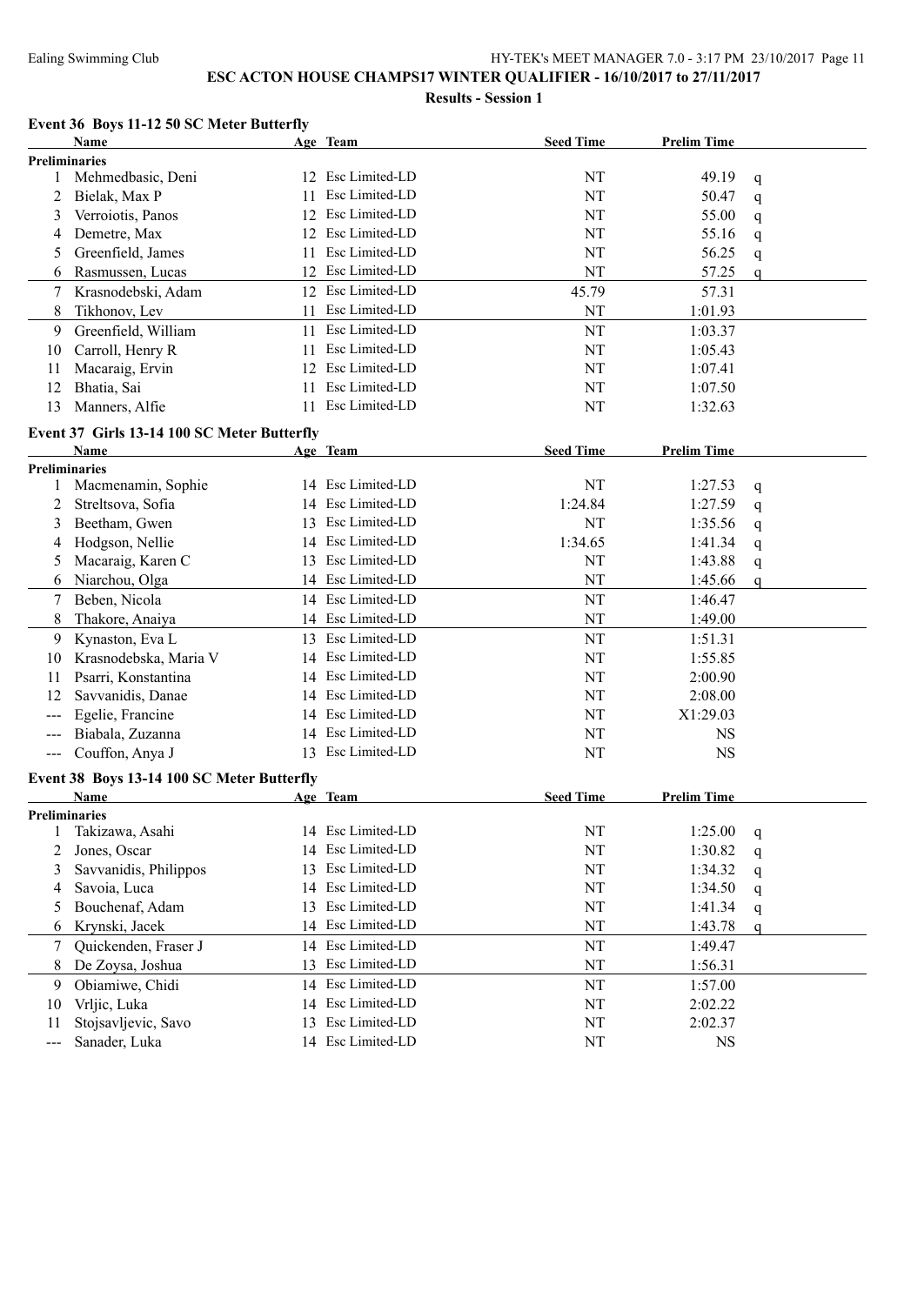#### **Preliminaries ... (Event 38 Boys 13-14 100 SC Meter Butterfly)**

|              | <b>Name</b>                                            |    | Age Team          | <b>Seed Time</b> | <b>Prelim Time</b> |              |
|--------------|--------------------------------------------------------|----|-------------------|------------------|--------------------|--------------|
|              | Stevens, Peter                                         |    | 13 Esc Limited-LD | NT               | <b>NS</b>          |              |
|              | Event 39 Girls 15 & Over 100 SC Meter Butterfly        |    |                   |                  |                    |              |
|              | Name                                                   |    | Age Team          | <b>Seed Time</b> | <b>Prelim Time</b> |              |
|              | <b>Preliminaries</b>                                   |    |                   |                  |                    |              |
| 1            | Krynska, Agatka                                        |    | 17 Esc Limited-LD | 1:17.68          | 1:17.37            | q            |
| 2            | Bryce, Emily                                           |    | 16 Esc Limited-LD | 1:16.87          | 1:26.10            | $\mathsf{q}$ |
| 3            | Elkholy, Habiba                                        |    | 17 Esc Limited-LD | 1:16.89          | 1:39.50            | $\mathsf{q}$ |
| 4            | Gorman, Sorcha                                         |    | 18 Esc Limited-LD | NT               | 1:48.06            | q            |
| 5            | Booth, Iris                                            |    | 15 Esc Limited-LD | 1:23.91          | 1:49.18            | q            |
| 6            | Macyte, Rugile                                         |    | 15 Esc Limited-LD | NT               | 1:52.00            | $\mathsf{q}$ |
| 7            | Psarri, Eirini                                         |    | 16 Esc Limited-LD | 1:39.22          | 1:55.15            |              |
|              | Couffon, Margaux                                       |    | 16 Esc Limited-LD | NT               | <b>NS</b>          |              |
|              |                                                        |    |                   |                  |                    |              |
|              | Event 40 Boys 15 & Over 100 SC Meter Butterfly<br>Name |    | Age Team          | <b>Seed Time</b> | <b>Prelim Time</b> |              |
|              | Preliminaries                                          |    |                   |                  |                    |              |
| $\mathbf{1}$ | Elkholy, Seif                                          |    | 17 Esc Limited-LD | 1:12.66          | 1:14.53            | $\mathsf{q}$ |
| 2            | De Zoysa, Julian                                       |    | 15 Esc Limited-LD | NT               | 1:26.00            | $\mathsf{q}$ |
| 3            | Craig, William                                         |    | 16 Esc Limited-LD | NT               | 1:30.65            | $\mathsf{q}$ |
| 4            | Fackney, Bailey G                                      |    | 15 Esc Limited-LD | NT               | 1:30.85            | q            |
| 5            | Madi, Wadih                                            |    | 17 Esc Limited-LD | 1:15.53          | 1:34.19            | q            |
| 6            | Decermic, Milos                                        |    | 15 Esc Limited-LD | NT               | 1:39.00            | $\mathsf{q}$ |
|              | 7 Ziniak, Alexander                                    |    | 16 Esc Limited-LD | 1:40.00          | 1:47.44            |              |
|              |                                                        |    |                   |                  |                    |              |
|              | Event 41 Girls 8 & Under 100 SC Meter IM               |    |                   |                  |                    |              |
|              |                                                        |    |                   |                  |                    |              |
|              | Name                                                   |    | Age Team          | <b>Seed Time</b> | <b>Prelim Time</b> |              |
|              | <b>Preliminaries</b>                                   |    |                   |                  |                    |              |
| 1            | Takizawa, Hinano                                       |    | 8 Esc Limited-LD  | NT               | 1:59.85            | q            |
|              | Rasmussen, Mia                                         | 8  | Esc Limited-LD    | NT               | 2:14.28            | q            |
|              | Event 42 Boys 8 & Under 100 SC Meter IM                |    |                   |                  |                    |              |
|              | Name                                                   |    | Age Team          | <b>Seed Time</b> | <b>Prelim Time</b> |              |
|              | <b>Preliminaries</b>                                   |    |                   |                  |                    |              |
| 1            | Wakamatsu, Daigo                                       | 8  | Esc Limited-LD    | NT               | 1:51.46            | q            |
| 2            | Griffiths, Barney                                      | 8  | Esc Limited-LD    | NT               | 2:28.22            | q            |
|              | Event 43 Girls 9-10 100 SC Meter IM                    |    |                   |                  |                    |              |
|              | <b>Name</b>                                            |    | Age Team          | <b>Seed Time</b> | <b>Prelim Time</b> |              |
|              | <b>Preliminaries</b>                                   |    |                   |                  |                    |              |
|              | Crawford, Florence A                                   |    | 9 Esc Limited-LD  | 2:19.84          | 1:59.00            | q            |
| 2            | Keating, Ciara                                         | 10 | Esc Limited-LD    | NT               | 2:00.97            | q            |
| 3            | Rotko, Sophia                                          | 10 | Esc Limited-LD    | NT               | 2:04.07            | q            |
| 4            | Grant, Myriam                                          | 10 | Esc Limited-LD    | NT               | 2:05.22            | q            |
| 5            | Elliott, Maddie R                                      | 10 | Esc Limited-LD    | NT               | 2:07.38            | q            |
| 6            | Nurnberg, Silvia L                                     | 9  | Esc Limited-LD    | NT               | 2:11.59            | q            |
| 7            | Blenkinsop, Eve                                        |    | 9 Esc Limited-LD  | NT               | 2:13.19            |              |
| 8            | Ashworth, Rachel                                       | 10 | Esc Limited-LD    | NT               | 2:18.97            |              |
| 9            | Wood, Ruby L                                           | 10 | Esc Limited-LD    | NT               | 2:19.90            |              |
| 10           | Boyle, Tara E                                          | 9. | Esc Limited-LD    | NT               | 2:20.69            |              |
| 11           | McGillveray, Isabella H                                | 9  | Esc Limited-LD    | NT               | 2:22.15            |              |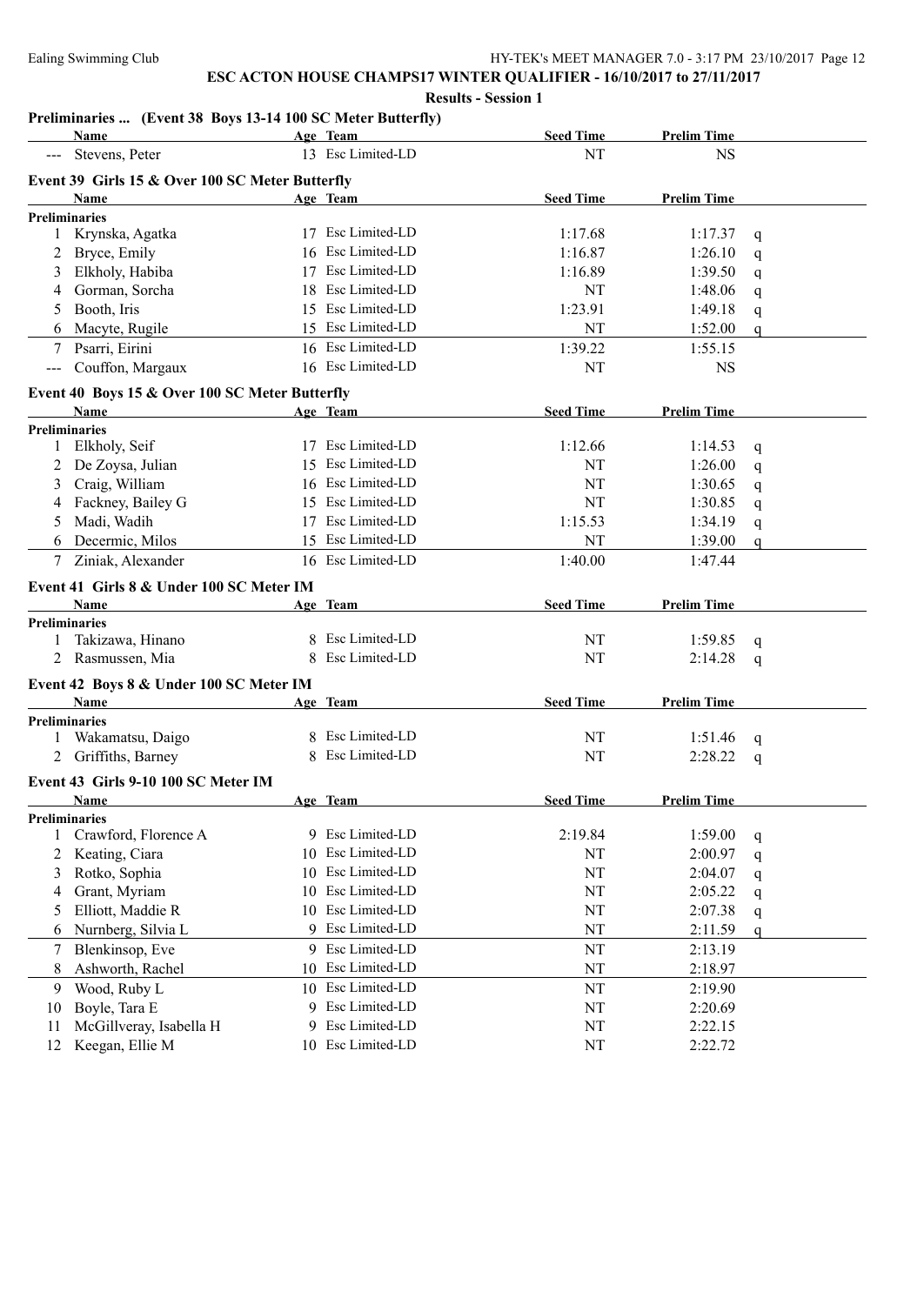|                                     | Preliminaries  (Event 43 Girls 9-10 100 SC Meter IM) |                      |                  |                    |             |  |  |
|-------------------------------------|------------------------------------------------------|----------------------|------------------|--------------------|-------------|--|--|
|                                     | Name                                                 | Age Team             | <b>Seed Time</b> | <b>Prelim Time</b> |             |  |  |
| 13                                  | Clarke, Orla M                                       | 9 Esc Limited-LD     | NT               | 2:36.22            |             |  |  |
| 14                                  | Elliott, Serena B                                    | 9 Esc Limited-LD     | NT               | 2:37.88            |             |  |  |
| 15                                  | Afonso, Ndia C                                       | Esc Limited-LD<br>9  | NT               | 2:40.41            |             |  |  |
| $\frac{1}{2}$                       | Campbell-Wheeler, Tilly M                            | 10 Esc Limited-LD    | NT               | <b>NS</b>          |             |  |  |
|                                     | Event 44 Boys 9-10 100 SC Meter IM                   |                      |                  |                    |             |  |  |
|                                     | Name                                                 | Age Team             | <b>Seed Time</b> | <b>Prelim Time</b> |             |  |  |
|                                     | <b>Preliminaries</b>                                 |                      |                  |                    |             |  |  |
| 1                                   | Streltsov, Daniel                                    | 9 Esc Limited-LD     | NT               | 1:38.07            | q           |  |  |
| 2                                   | Sakayama, Koudai                                     | 10 Esc Limited-LD    | NT               | 1:52.32            | q           |  |  |
| 3                                   | Bowden, Jake R                                       | Esc Limited-LD<br>9  | 2:41.85          | 1:53.47            | q           |  |  |
| 4                                   | Jansen, Daniel                                       | Esc Limited-LD<br>9. | NT               | 1:53.66            | q           |  |  |
| 5                                   | Sitaras, Panos                                       | 10 Esc Limited-LD    | NT               | 1:55.44            | q           |  |  |
| 6                                   | Savvanidis, Alexandros                               | Esc Limited-LD       | NT               | 2:00.30            | q           |  |  |
| 7                                   | Beshay, Antony F                                     | 10 Esc Limited-LD    | NT               | 2:05.28            |             |  |  |
| 8                                   | Bowden, Zachary H                                    | 9 Esc Limited-LD     | 2:52.06          | 2:24.19            |             |  |  |
|                                     | Event 45 Girls 11-12 100 SC Meter IM                 |                      |                  |                    |             |  |  |
|                                     | Name                                                 | Age Team             | <b>Seed Time</b> | <b>Prelim Time</b> |             |  |  |
|                                     | <b>Preliminaries</b>                                 |                      |                  |                    |             |  |  |
| 1                                   | Jansen, Katherine                                    | 11 Esc Limited-LD    | NT               | 1:35.44            | q           |  |  |
|                                     | Bowden, Ellie S                                      | 12 Esc Limited-LD    | 1:33.01          | 1:38.78            | q           |  |  |
| 3                                   | Wakamatsu, Miyu                                      | Esc Limited-LD<br>11 | NT               | 1:41.00            | q           |  |  |
| 4                                   | Bryce, Molly E                                       | Esc Limited-LD<br>12 | 1:41.76          | 1:42.16            | q           |  |  |
| 5                                   | Fackney, Hanna R                                     | Esc Limited-LD<br>12 | 2:05.03          | 1:49.00            | q           |  |  |
| 6                                   | McDonagh, Milly G                                    | Esc Limited-LD<br>12 | 2:01.57          | 1:49.87            | $\mathbf q$ |  |  |
| 7                                   | Nurnberg, Elena S                                    | 12 Esc Limited-LD    | NT               | 1:52.88            |             |  |  |
| 8                                   | Pollock, Flora J                                     | Esc Limited-LD<br>11 | NT               | 1:53.03            |             |  |  |
| 9                                   | Macyte, Esmile                                       | 12 Esc Limited-LD    | NT               | 1:54.00            |             |  |  |
| 10                                  | Yamasaki, Airi                                       | 11 Esc Limited-LD    | 2:12.10          | 1:55.06            |             |  |  |
| 11                                  | Benderdouche Anouti, Sara                            | 12 Esc Limited-LD    | NT               | 1:55.31            |             |  |  |
| 12                                  | Quickenden, Eloise G                                 | 11 Esc Limited-LD    | NT               | 1:58.00            |             |  |  |
| 13                                  | Hunter, Lilly-Mae L                                  | Esc Limited-LD<br>11 | NT               | 2:04.68            |             |  |  |
| 14                                  | Mehmedbasic, Luna                                    | Esc Limited-LD<br>11 | NT               | 2:06.91            |             |  |  |
| 15                                  | Malley, Ilayda L                                     | Esc Limited-LD<br>11 | NT               | 2:06.97            |             |  |  |
| 16                                  | Warrillow, Isabella F                                | 12 Esc Limited-LD    | NT               | 2:13.12            |             |  |  |
| 17                                  | Gibney, Lile Marie M                                 | 11 Esc Limited-LD    | NT               | 2:22.93            |             |  |  |
| 18                                  | Wiseman, Amaia                                       | Esc Limited-LD<br>11 | NT               | 2:25.03            |             |  |  |
| 19                                  | Feo-Isaac, Eden                                      | Esc Limited-LD<br>11 | NT               | 2:26.37            |             |  |  |
| 20                                  | Woldehiwot, Salem Y                                  | Esc Limited-LD<br>12 | NT               | 2:36.53            |             |  |  |
| $\sim$ $\sim$                       | Matsuno, Riko                                        | Esc Limited-LD<br>11 | NT               | <b>NS</b>          |             |  |  |
| Event 46 Boys 11-12 100 SC Meter IM |                                                      |                      |                  |                    |             |  |  |
|                                     | Name                                                 | Age Team             | <b>Seed Time</b> | <b>Prelim Time</b> |             |  |  |
|                                     | <b>Preliminaries</b>                                 |                      |                  |                    |             |  |  |
| 1                                   | Mehmedbasic, Deni                                    | 12 Esc Limited-LD    | 1:55.88          | 1:40.56            | q           |  |  |
| 2                                   | Bielak, Max P                                        | Esc Limited-LD<br>11 | NT               | 1:42.56            | q           |  |  |
| 3                                   | Rasmussen, Lucas                                     | Esc Limited-LD<br>12 | NT               | 1:47.06            | q           |  |  |
| 4                                   | Verroiotis, Panos                                    | Esc Limited-LD<br>12 | NT               | 1:47.47            | q           |  |  |
| 5                                   | Krasnodebski, Adam                                   | 12 Esc Limited-LD    | 1:46.51          | 1:51.79            | q           |  |  |
| 6                                   | Demetre, Max                                         | 12 Esc Limited-LD    | NT               | 1:53.78            | $\mathbf q$ |  |  |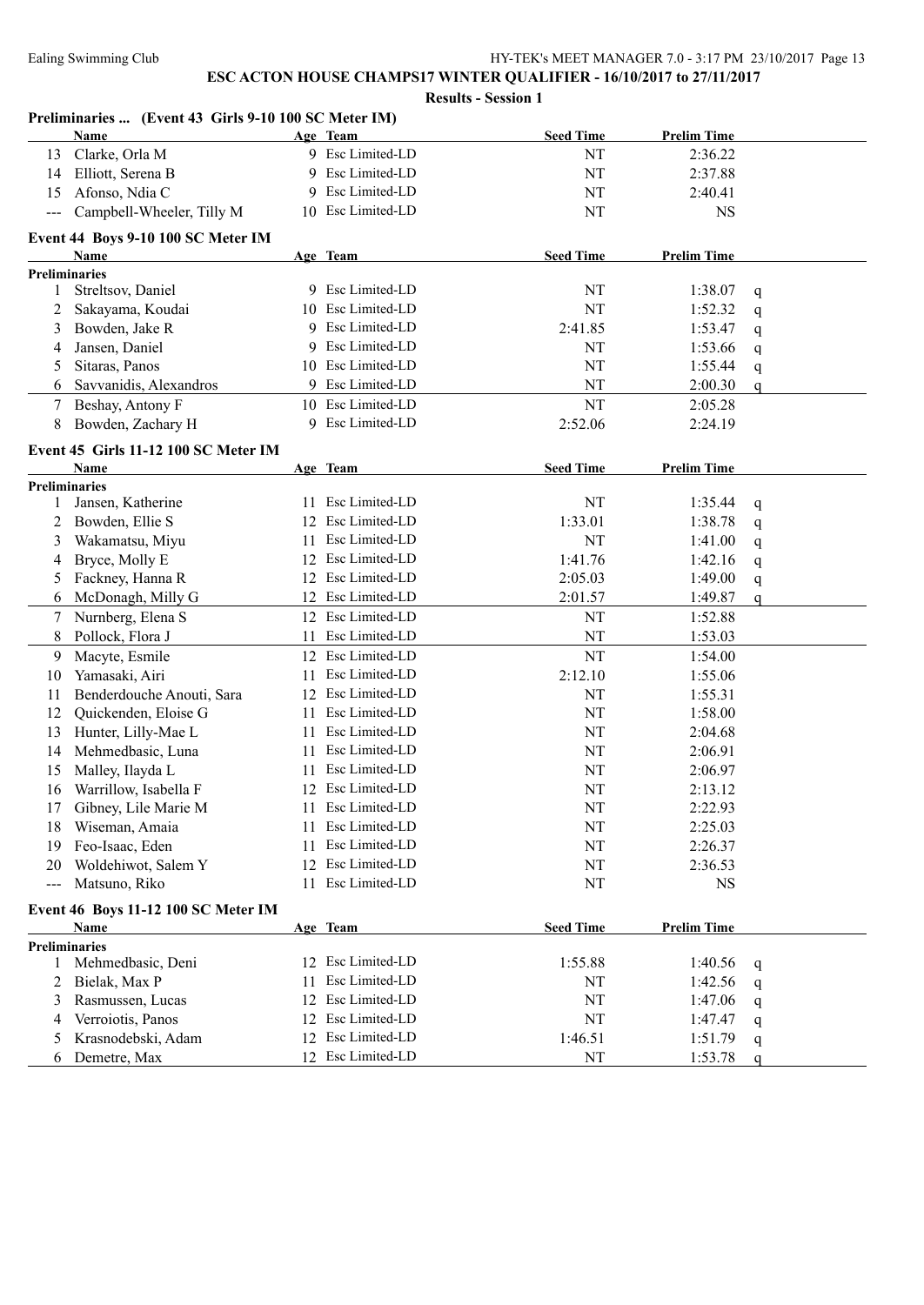|       | Name                                     |          | Age Team          | <b>Seed Time</b> | <b>Prelim Time</b>     |                  |
|-------|------------------------------------------|----------|-------------------|------------------|------------------------|------------------|
| 7     | Tikhonov, Lev                            |          | 11 Esc Limited-LD | NT               | 1:55.80                |                  |
| 8     | Greenfield, James                        | 11       | Esc Limited-LD    | NT               | 1:56.03                |                  |
| 9     | Bhatia, Sai                              | 11       | Esc Limited-LD    | 2:37.22          | 2:06.50                |                  |
| 10    | Greenfield, William                      | 11       | Esc Limited-LD    | NT               | 2:09.37                |                  |
| 11    | Macaraig, Ervin                          | 12       | Esc Limited-LD    | NT               | 2:10.47                |                  |
| 12    | Carroll, Henry R                         | 11       | Esc Limited-LD    | NT               | 2:12.31                |                  |
| 13    | Manners, Alfie                           | 11       | Esc Limited-LD    | NT               | 2:24.65                |                  |
|       | Event 47 Girls 13-14 200 SC Meter IM     |          |                   |                  |                        |                  |
|       | Name                                     |          | Age Team          | <b>Seed Time</b> | <b>Prelim Time</b>     |                  |
|       | <b>Preliminaries</b>                     |          |                   |                  |                        |                  |
|       | 1 Beetham, Gwen                          |          | 13 Esc Limited-LD | 3:19.56          | 3:07.22                | q                |
| 2     | Hodgson, Nellie                          |          | 14 Esc Limited-LD | 2:54.54          | 3:07.38                | q                |
| 3     | Streltsova, Sofia                        |          | 14 Esc Limited-LD | NT               | 3:10.57                | q                |
| 4     | Beben, Nicola                            |          | 14 Esc Limited-LD | NT               | 3:23.75                | q                |
| 5     | Niarchou, Olga                           |          | 14 Esc Limited-LD | NT               | 3:25.22                | q                |
| 6     | Macmenamin, Sophie                       |          | 14 Esc Limited-LD | 2:50.46          | 3:26.40                | $\mathbf{q}$     |
| 7     | Krasnodebska, Maria V                    | 14       | Esc Limited-LD    | NT               | 3:38.34                |                  |
| 8     | Thakore, Anaiya                          |          | 14 Esc Limited-LD | NT               | 3:39.00                |                  |
| 9     | Macaraig, Karen C                        |          | 13 Esc Limited-LD | NT               | 3:39.09                |                  |
| 10    | Kynaston, Eva L                          | 13       | Esc Limited-LD    | NT               | 3:49.22                |                  |
| 11    | Psarri, Konstantina                      | 14       | Esc Limited-LD    | NT               | 3:56.41                |                  |
| 12    | Savvanidis, Danae                        |          | 14 Esc Limited-LD | NT               | 4:03.00                |                  |
|       | Egelie, Francine                         |          | 14 Esc Limited-LD | 4:14.11          | X3:16.50               |                  |
| $---$ | Couffon, Anya J                          |          | 13 Esc Limited-LD | NT               | <b>NS</b>              |                  |
|       |                                          |          |                   |                  |                        |                  |
|       | Event 48 Boys 13-14 200 SC Meter IM      |          |                   |                  |                        |                  |
|       | Name<br><b>Preliminaries</b>             |          | Age Team          | <b>Seed Time</b> | <b>Prelim Time</b>     |                  |
| 1     | Takizawa, Asahi                          |          | 14 Esc Limited-LD | NT               | 2:52.35                | q                |
| 2     | Jones, Oscar                             |          | 14 Esc Limited-LD | NT               | 3:03.87                | q                |
| 3     | Savvanidis, Philippos                    | 13       | Esc Limited-LD    | NT               | 3:08.46                | q                |
| 4     | Savoia, Luca                             | 14       | Esc Limited-LD    | NT               | 3:15.60                | q                |
| 5     | Quickenden, Fraser J                     | 14       | Esc Limited-LD    | NT               | 3:16.88                |                  |
| 6     | Bouchenaf, Adam                          |          | 13 Esc Limited-LD | NT               | 3:18.65                | q<br>$\mathbf q$ |
| 7     | Krynski, Jacek                           |          | 14 Esc Limited-LD | NT               | 3:19.66                |                  |
|       | 8 Stojsavljevic, Savo                    |          | 13 Esc Limited-LD | $\rm{NT}$        | 3:19.75                |                  |
| 9     | De Zoysa, Joshua                         | 13       | Esc Limited-LD    | NT               |                        |                  |
|       |                                          |          | Esc Limited-LD    |                  | 3:41.28                |                  |
| 10    | Vrljic, Luka<br>Obiamiwe, Chidi          | 14<br>14 | Esc Limited-LD    | NT<br>NT         | 3:54.82<br>3:56.00     |                  |
| 11    |                                          |          | Esc Limited-LD    |                  |                        |                  |
| $---$ | Sanader, Luka                            | 14<br>13 | Esc Limited-LD    | NT<br>NT         | <b>NS</b><br><b>NS</b> |                  |
| $---$ | Stevens, Peter                           |          |                   |                  |                        |                  |
|       | Event 49 Girls 15 & Over 200 SC Meter IM |          |                   |                  |                        |                  |
|       | Name                                     |          | Age Team          | <b>Seed Time</b> | <b>Prelim Time</b>     |                  |
|       | <b>Preliminaries</b>                     |          |                   |                  |                        |                  |
| 1     | Elkholy, Habiba                          |          | 17 Esc Limited-LD | 2:42.82          | 2:52.22                | q                |
| 2     | Krynska, Agatka                          | 17       | Esc Limited-LD    | 2:54.29          | 2:54.34                | q                |
| 3     | Gorman, Sorcha                           | 18       | Esc Limited-LD    | NT               | 3:28.50                | q                |
| 4     | Psarri, Eirini                           | 16       | Esc Limited-LD    | 2:56.64          | 3:29.59                | q                |
| 5     | Bryce, Emily                             |          | 16 Esc Limited-LD | 2:45.54          | 3:35.97                | q                |